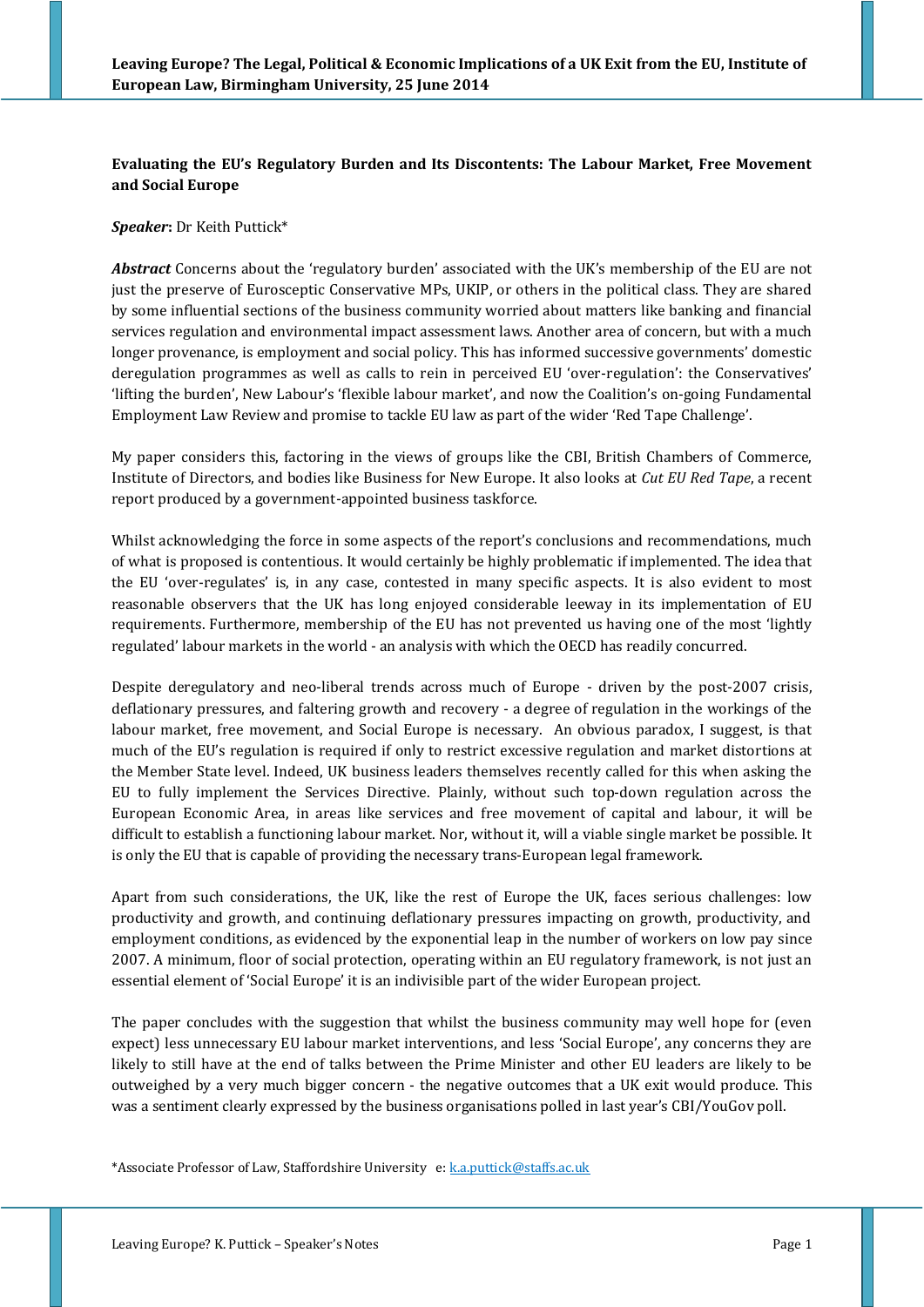## *Introduction*

My thanks to the Institute of European Law for my invitation to speak and to Sir Stephen Wall for his excellent keynote paper.

It seems like yesterday, but just over forty years ago I recall being in this room listening to Professor Hood Phillips talking about Parliamentary sovereignty, A.V. Dicey, and Parliament's ability to make or unmake 'any law whatsoever'.

No doubt he would have revised his notes on sovereignty themes soon afterwards, because on 1st January 1973 we acceded to the European Community. A new hierarchy of law was born, with new ideas about Parliamentary sovereignty. Law-making in the labour law and social policy area changed overnight.

I suspect most of us were still pretty ill-informed about the precise workings of this seismic shift or its longer-term implications. What we did have ringing in our ears, though, were the memorable words of Lord Denning in *H.P. Bulmer Ltd v J. Bollinger SA*, when he compared the Rome Treaty and EC Law to 'an incoming tide…it flows into the estuaries and up the rivers. It cannot be held back...'

Despite some dissidents – I have in mind Tony Benn MP and sections of the Left - much of the political class and the business community were supportive of the EC. The public, too. In 1975 they gave the UK's membership a sizeable thumbs-up. In response to the question 'Do you think the UK should stay in the European Community (Common Market)' 68.2% said 'yes' and only 32.8% said 'no'. Broken down on a regional basis, every county in the UK said 'yes'. Only the Shetlands and Western Isles said 'no'.

Like Sir Michael<sup>1</sup> I do not subscribe to the suggestion - much vaunted by many on the Tory backbench and Mr Farage - that we were somehow duped into signing up to a limited trade organisation. Nor were our leaders or the public misled about the nature of the project we were signing up to, or on matters like an evolving *political* union. I am not sure when attitudes started to change, or when concerns about matters like EU over-regulation started to take off. Probably in the Jacques Delors years, when concerns around what an 'ever closer integration' might mean in practice started to emerge.

There are a lot of facets to any debate on regulation, and the business community's views. Before looking at some of these, and some aspects of labour market and social policy issues, it is worth commenting on the *way* Europe legislates and the UK's apparent inability to engage with Europe in *process* terms.

## *EU Law-Making: Process & Dialogue*

Early support for the union – and a useful counter to loss of sovereignty discourse – was assisted by the idea of *pooled* sovereignty, particularly when legislating on matters like the social dimension. The initial principle was that no new laws could be made without all Member States being supportive.

Furthermore, it was understood, initially at least, that if the UK did not like a particular legislative proposal it could veto it – at least that was British ministers' understanding of the 'Luxembourg Compromise', as Sir Stephen has pointed out.

<sup>1</sup> Sir Michael's presentation can be viewed on YouTube: https://www.youtube.com/watch?v=iG9vU2FMzXU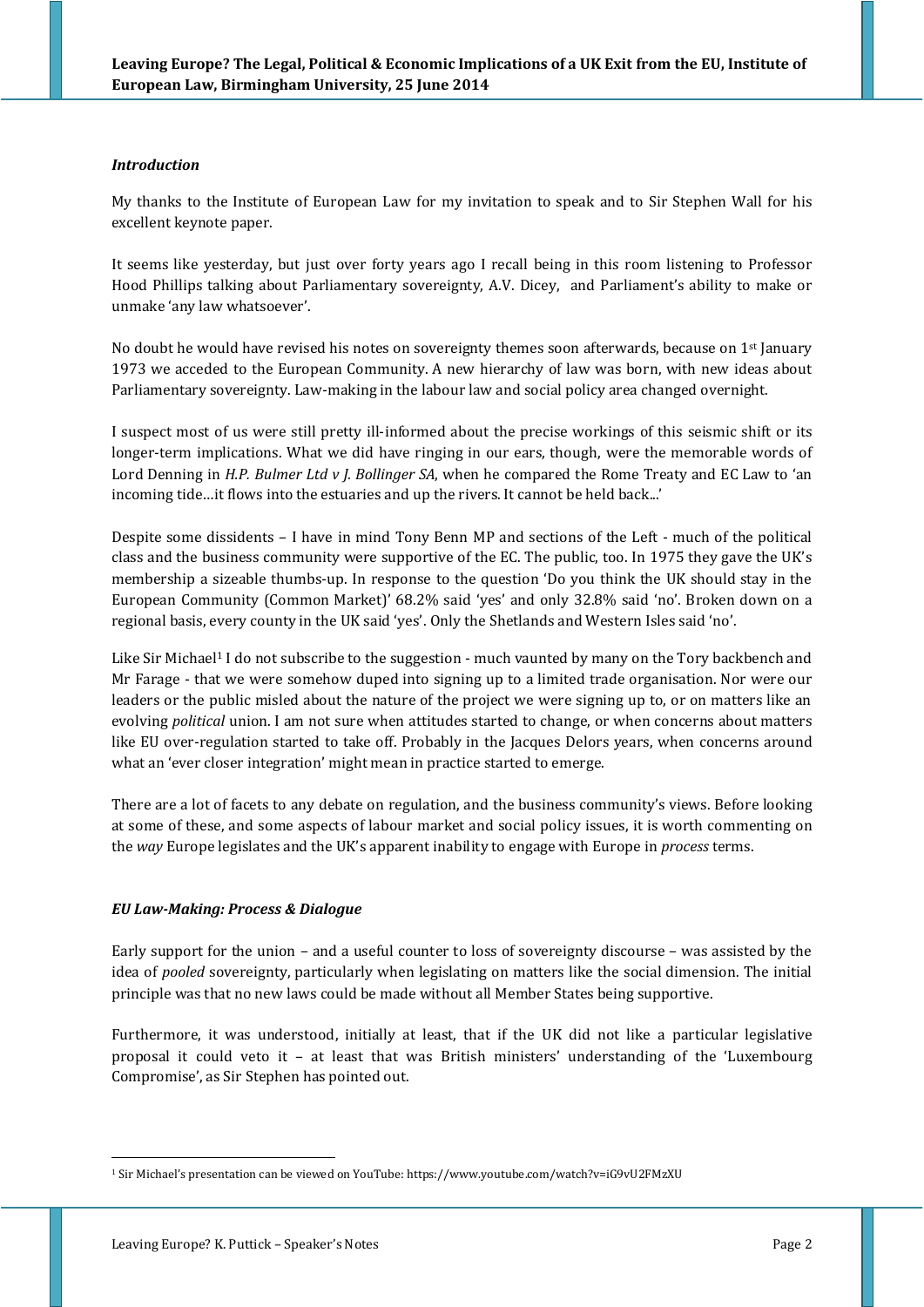That all changed, of course, after QMV and later developments. That development in itself was seen as threatening. It certainly dictated a need for the UK to box more cleverly, take more care to engage better in the law-making process, and maintain meaningful dialogue on points of difference.

Has this happened? I don't think so.

A valuable case study is currently being provided by UK/EU exchanges on the thorny subject of banking and financial services regulation.

Basically, the EU wants better, but also more *centralised* oversight. It sees the ECB as being best placed to perform this task as Europe's single banking and financial services regulator.

The UK, however, has a lot of very justifiable concerns. Apart from some concerns about the ECB, and its competence to manage such a task – especially given their track record during the Euro crisis - the change, as currently proposed, would be very centralising. As well as transferring most regulatory power away from Member States, it could also prompt banks and customers from outside the EU to repatriate their business to centres in the Eurozone.

Exchanges on the issue have become increasingly acrimonious, and megaphone diplomacy and the use of the media as an intermediary have become the norm, rather than constructive dialogue, has been the order of the day. Frankly, there has been little to commend *either* side's performance. Any experienced ACAS mediator or conciliator looking on would conclude something has gone *very* wrong.

The bad news for the UK and the finance industry, though, is that we seem to be losing the battle. Whose fault is that, especially given such strong points in our favour, meriting at least *some* compromise? An obvious point, but which seems to have been overlooked, is that any new regulatory system needs to factor in the needs of the single market as a whole - not just the Eurozone's. This should, of course, be relevant to other countries besides the UK.

As commentators like City UK have rightly pointed out, institutions like the Treasury and Bank of England need to be articulating their case much better if they are to influence the EU's evolving regulatory regime. It would help, too, if they stopped looking in the mirror and worrying about domestic political pressures – UKIP and the Tory back-bench in particular seems to transfix them – and started looking at the road ahead. Too much looking backwards, as experienced drivers will tell you, is likely to result in a crash.

The general point about the need for a better quality of dialogue is also very relevant to other dealings with Europe, including debates about labour market regulation and the social dimension.

Are there any lessons here for the change process in the labour law and social policy field?

Yes, definitely. In fact there are some obvious parallels with earlier disputes between the UK and EU over matters like working time which go back as far as 1993.

History is undoubtedly repeating itself!

Let's consider a major issue that is right at the heart of Social Europe and employment and social policy.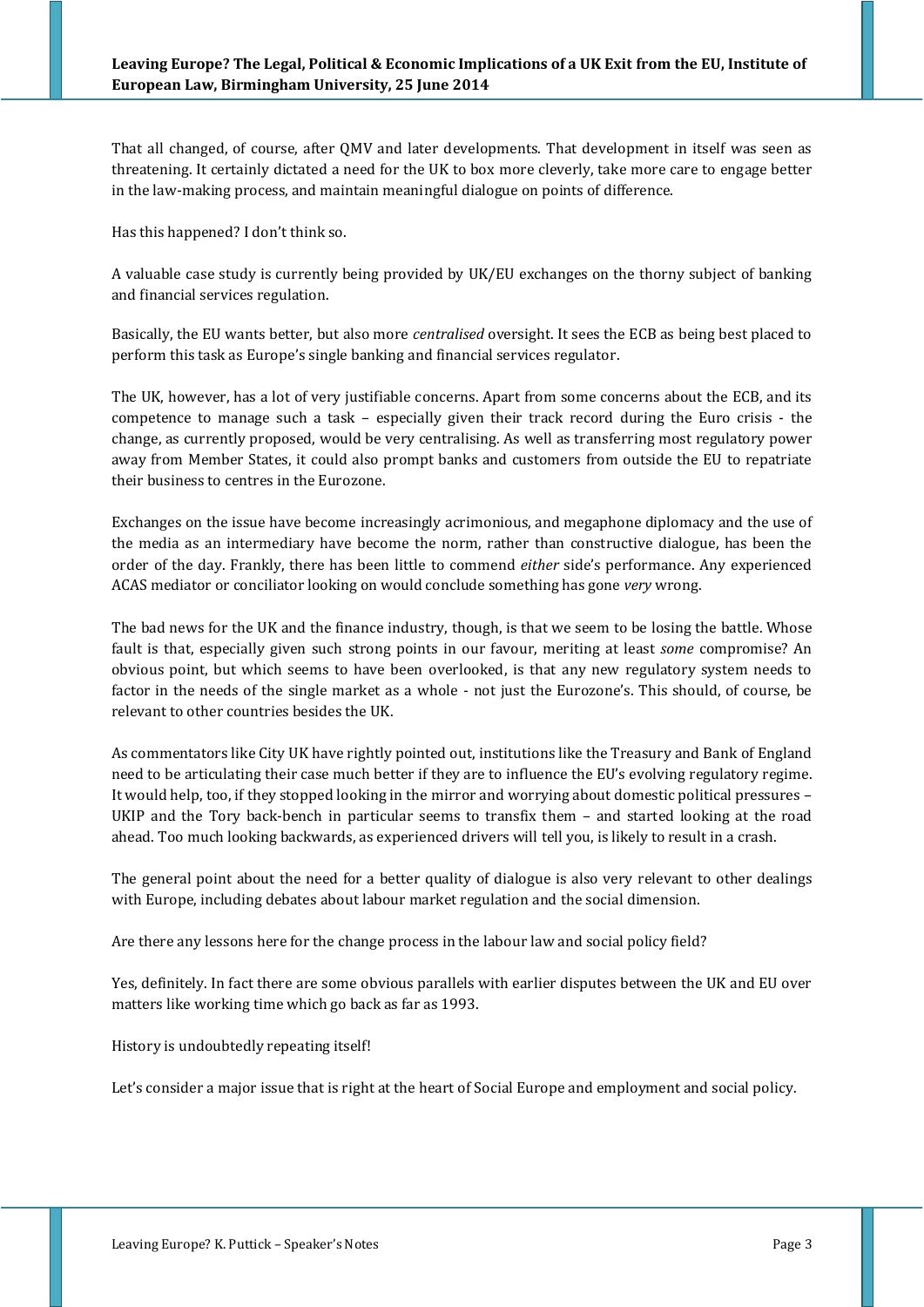### *Working Time*

In 1993 our differences with the Commission and other countries produced equally bruising encounters to the fiasco over banking regulation. By then the UK government and most of the business community were unequivocally opposed to legislation restricting working hours. In particular, it fought tooth and nail against proposals to limit weekly working hours to 48, and lay down minimum breaks, rest periods, and paid holiday. Interestingly, and is evident from the debates in the Council, the UK position enjoyed *some* support.

When a vote was taken, however, the UK lost by eleven votes to one. The government thereupon resorted to accusations of the Council 'smuggling the measure through' the changes 'by the back door', using majority voting. Court action to stop the directive was promised. 2

Support for the UK's stance on some aspects of what was proposed, including a pervasive operation of a 48 hours weekly cap - was stronger than the UK had realised. This enabled concessions to be made, enabling Member States to introduce 'opt-outs' when implementing the measure in their domestic law.

Indeed, by 2004 some of the new Member States acceding to the EU that year supported the UK's position, and the policy reasons behind it, and introduced their own forms of opt-out.

### *2009 to Present*

1

By 2009, a New Labour government - equally wedded to the idea of a flexible labour market and supportive of the opt-out facility – saw off all attempts at change, including the European Parliament's. The Business Secretary, Lord Mandelson, said he was 'relieved at being able to resist its removal'.<sup>3</sup> As a case study on regulation at EU level, working time regulation continues to provide useful insights into the ebb and flow of regulation v deregulation debates. Despite it being one of the pillars of Social Europe, the scheme *continues* to come under pressure. Furthermore, whatever the merits or otherwise, countries have been adopting deregulatory programmes in an attempt to promote job creation and growth.

Facilitated by the EU Commission, negotiations on a more flexible regulatory regime have been continuing at all levels between the social partners and in State initiatives, as we are seeing in France. 4

I will come back to this later, but it's clear that much of our own business community is still implacably opposed to the whole idea of working time regulation. This is evident from the BIS taskforce's *Cut EU Red Tape* report.

#### *What about Today's 'Differences' on Labour Law and Social Policy?*

Backed by some influential business leaders, the Coalition maintained New Labour's quest for a flexible, lightly regulated labour market, as well as a pretty combative approach to any further EU labour market interventions.

<sup>2</sup> **'**Britain Plans Court Challenge over Limits on Working Week', *The Scotsman*, 2 June 1993. The Charter was the source of a lot of fear in the business community at the time, much of it irrational. Four years earlier I was asked to provide a commentary for the Daily Telegraph on the implications for the UK, and UK business, of the introduction of the Charter of Fundamental Social Rights, which I did in 'A Charter for Change', *Daily Telegraph*, 26 October 1989. Afterwards there was a lot of correspondence with readers, and it was clear that WT was just one of many concerns at that time.

<sup>3</sup> 'UK Keeps EU Working Week Opt Out', BBC 28 April 2009.

<sup>4</sup> Y. Panyerre 'Social Reforms to Cope with the Financial Crisis in France', Vol 35-3 *Comparative Labor Law & Policy Journal* 299-310.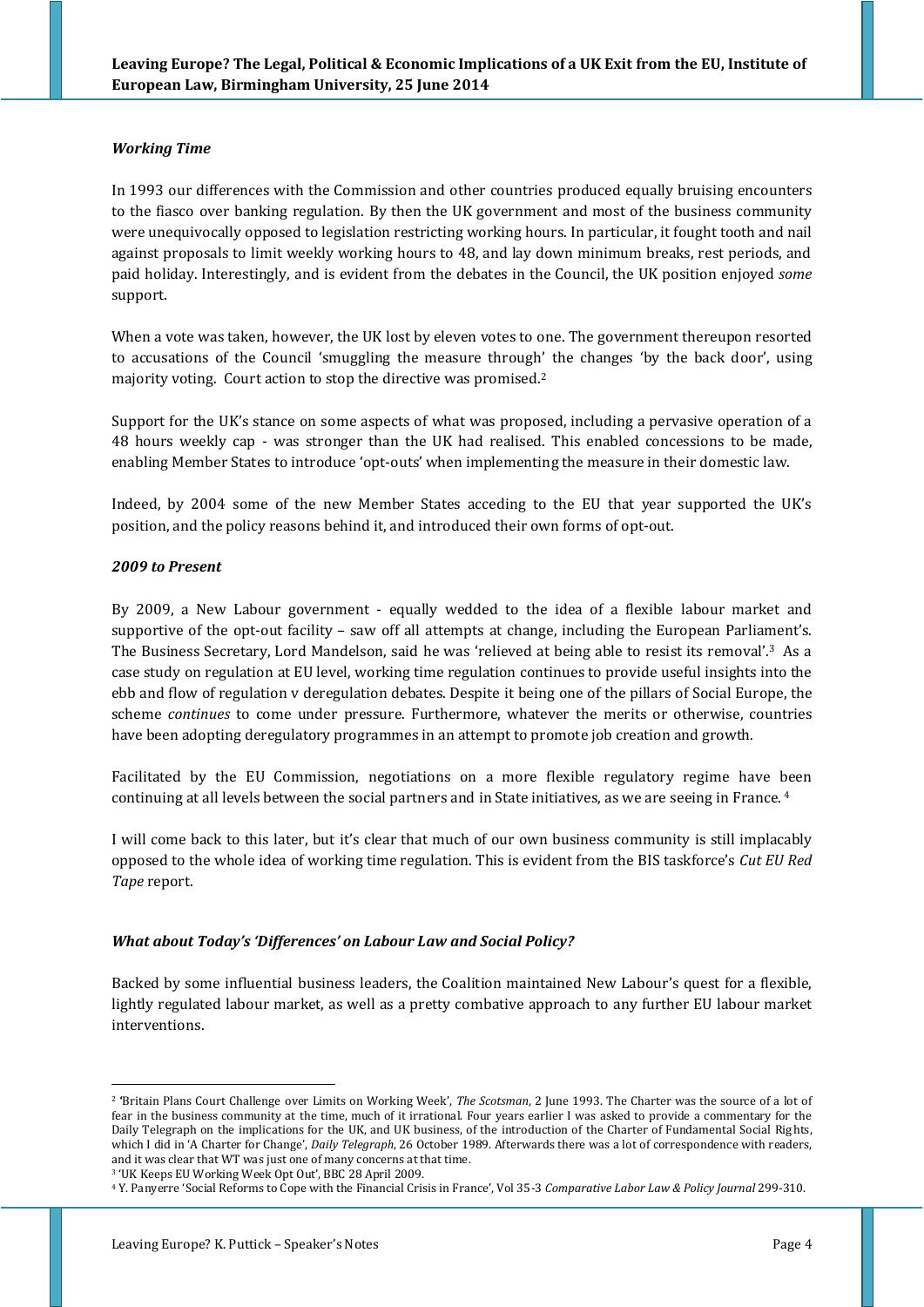Despite collectivism's decline - not helped by a weak statutory recognition regime and a legal framework that has done little to help trade unions recover from the damage inflicted in the Thatcher years - New Labour was pretty half-hearted when it came to implementing most EU directives in the employment and social policy sphere. This was generally done on a minimalist basis whenever possible. In key areas like part-time workers' rights, for example, it was left to the courts give any kind of meaningful effect to EU law.<sup>5</sup> Furthermore, even if attempts were made to compensate for loss of collective rights by the introduction of new individual rights, New Labour's moves in 2002 to impose strict pre-tribunal dispute resolution procedures – a project that ended in failure by 2008 - made access to the tribunal system, and justice, progressively harder for most employees.<sup>6</sup>

The Coalition maintained that approach when setting out their stall in their *Programme for Government* in 2011. Like New Labour, they saw the introduction of procedural barriers to accessing tribunals as an attractive form of deregulation. Specifically, they have introduced new, mandatory pre-tribunal processes and hefty tribunal fees as a means of dissuading people from asserting any rights they might have: a change to which I will return, given its implications for EU areas of law-making and regulation.

Whilst 'protecting fairness' they promised to provide 'the competitive environment required for enterprise to thrive'7, observing later that year that 'Businesses have told us time and again that they feel they have no rights – the pendulum has swung too far in favour of employees'.

This signalled the start of a host of new initiatives, including the on-going Fundamental Employment Law Review and the promise of action to 'tackle employment law red tape'.

However, it is worth commenting that, despite such rhetoric, the UK *already* had in place, by then, what was judged by the OECD to be 'one of the most lightly regulated labour market amongst developed countries'. <sup>8</sup> Only the US and Canada had lighter overall regulation - an assessment based on the OECD's employment protection 'indicators'. 9

This did not, however, stop the Coalition embarking on further deregulation, with the EU as a source of any new measures firmly in its sights.

Initially, though, the priority was the domestic law regime.

#### *Regulating Access to Justice: Tribunal Fees*

1

For a government that is committed to deregulation while also 'protecting fairness', it is surprising that they have been active in regulating access to the employment tribunals. A better word may be restricting. Such regulation was introduced, ostensibly, to stop 'unfounded' claims reaching tribunals.

<sup>5</sup> Notably the House of Lords in *Matthews & Others v Kent & Medway Towns Fire Authority & Others* [2006] UKHL 8 on implementation of Dir 97/81, the annexed Framework Agreement, and the Part-Time Workers (Prevention of Less Favourable Treatment) Regulations 2000, SI 2000/1551.

<sup>6</sup> These were introduced by the Employment Act 2002. For a commentary, see B. Hepple and G. Morris 'The Employment Act 2002 and Crisis of Individual Rights', 31 Industrial Law Journal 245.

<sup>7</sup> *The Coalition - Our Programme for Government*, London: Cabinet Office, May 2011, p.10.

<sup>8</sup> *Flexible, Effective and Fair: Promoting Economic Growth through a Strong and Efficient Labour Market*, London: Department of Business, Innovation and Skills, October 2011. The paper was published on the same day that the BIS invited businesses to help them 'tackle employment law, bureaucracy and red tape' ('Tackling Employment Law Red Tape', BIS, 3 October 2011: part of the wider-ranging *Red Tape Challenge* (Cabinet Office, April 2011).

<sup>9</sup> *Indicators of Employment Protection*, Paris: Organisation of Economic Cooperation and Development, 2008. The evaluation was based on estimated costs and procedures associated with dismissal and hiring as a measure of labour market indicators' at flexibility. For a more up to date analysis, see the OECD *Employment Outlook* 2014: <http://www.oecd.org/employment/oecdemploymentoutlook.htm>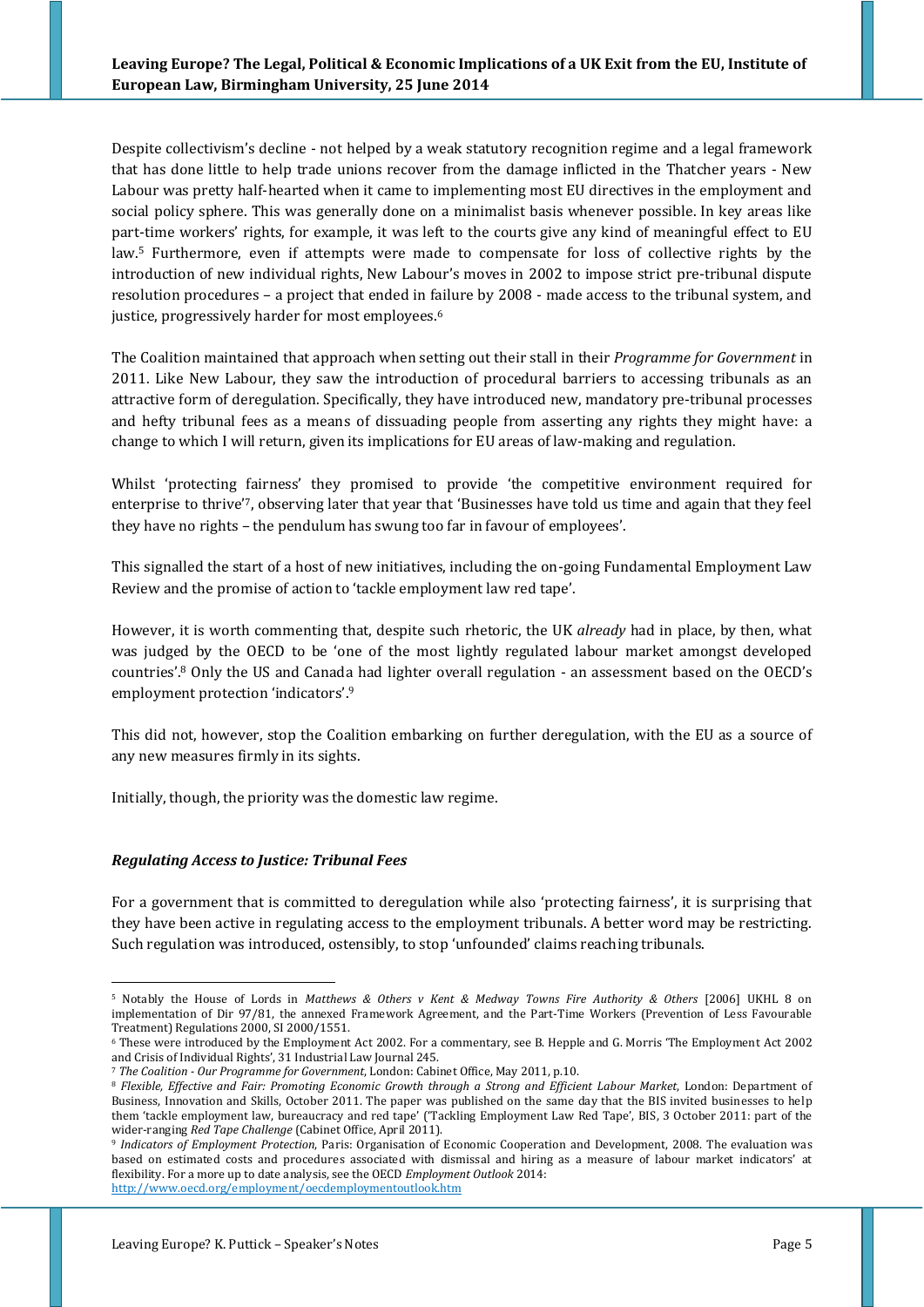So a system of fees was introduced to inhibit claims, with fees being required of £390 for Type A cases, eg wages deductions, and £1200 for Type B, eg discrimination or unfair dismissal.

In the event, the results have been dramatic. Research by the Universities of Bristol and Strathclyde shows that claims have been falling significantly since the change. Specifically they have reduced by 81% compared to the same period last year. Furthermore, the research has concluded that by regulating in this way the process has resulted in seven out of ten potentially successful cases never reaching a tribunal. 10

Does such regulation achieve any legitimate business or other aim? And how, exactly, does it maintain *fairness*? Surely it is the preserve of the tribunals and courts to adjudicate on cases, not the government?

### *Sectoral Wages & Conditions Regulation*

Another target for deregulation has been anything seen as interfering with the management prerogative, even in areas like wages and conditions setting – an area of the UK's employment law landscape which has been a function of collective labour relations and bargaining.

One of the last vestiges of regulated collective bargaining was the Agricultural Wages Board for England and Wales (AWB).

The AWB was set up to enable both sides of the agricultural sector – employers and unions – to meet to discuss pay and conditions in the agricultural sector, and to negotiate claims. It survived the abolition of the wages council system, as it operated across other low pay sectors, on the basis that agriculture was a 'special case', with generally small enterprises and limited opportunities for the conditions for collective bargaining to flourish.

The process was, in fact, the epitome of light touch regulation. It left employers and unions alone to get on with the business of bargaining and then fixing sectoral terms and conditions. This was fair enough, especially as they were obviously the two groups in the sector best placed to see and understand prevailing conditions and the sector's needs, and the processes two main stakeholders. After negotiations, the board could put new conditions into legally binding legislative orders – a system that made perfect sense, enabling both sides to police the agreement in the interests of both 'sides'.

What are the attractions of such an approach? And why, therefore, should this *not* have been an area for meriting 'deregulation'?

Alan Bogg, Professor of Labour Law at Oxford University, has answered that pretty well, I think. He argued recently that there is a need for 'a reconfiguration of our understanding of labour law and the regulation of working life, one that locates it within a politics of the common good'. This would mean, among other things, a 'political commitment to the promotion of decent work, with decency characterised by the observance of fair labour standards and rising real wages', but also 'an understanding that productivity and competitiveness issues flow from a meaningful dialogue involving all the main actors the State, trade unions, employers and workers'.

<sup>10</sup> N. Busby et al, *Citizens Advice Bureaux and Employment Disputes* (Citizens Advice/Universities of Bristol & Strathclyde, 2014): http://www.bristol.ac.uk/law/research/centres-themes/aanslc/cab-project/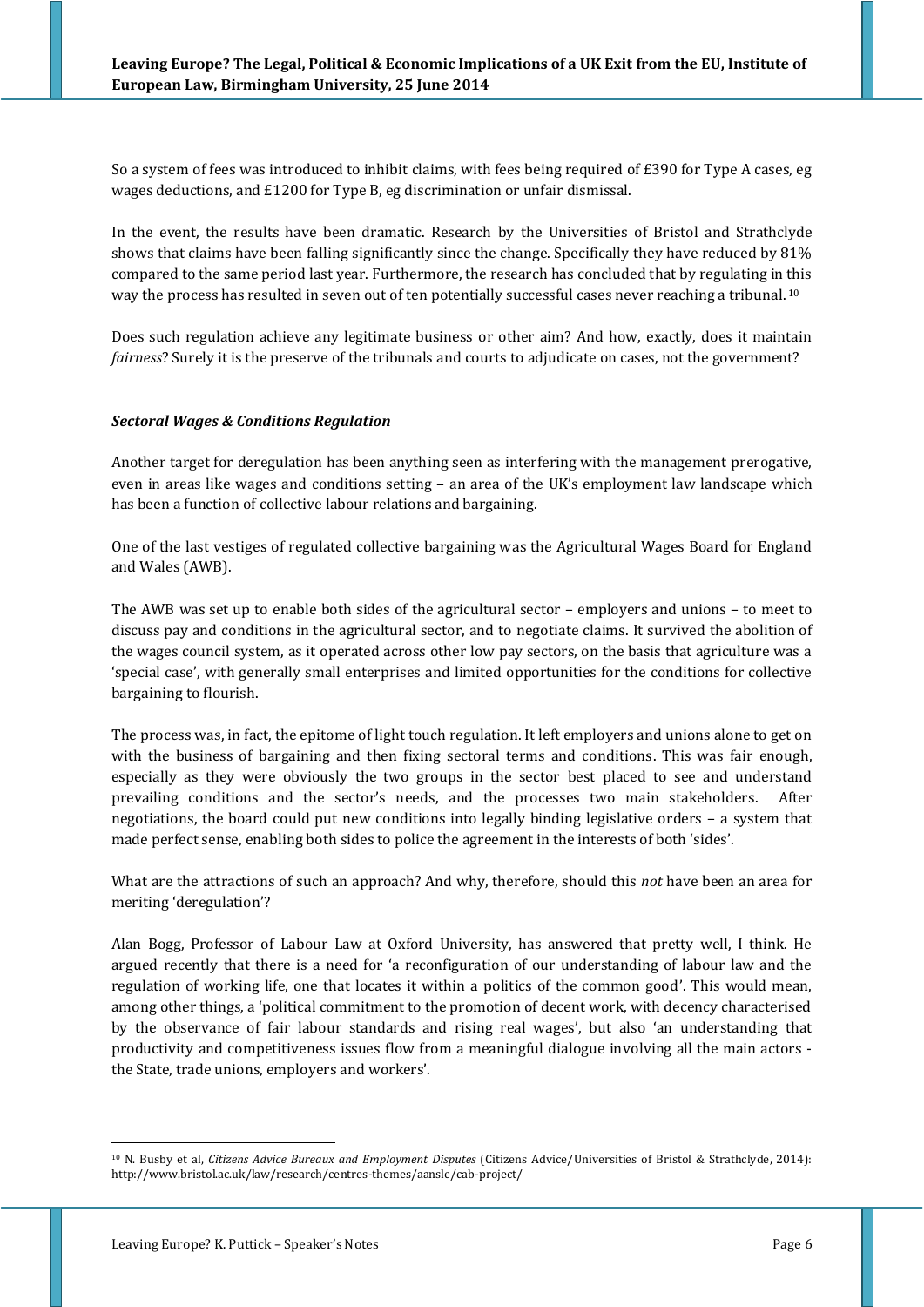He argued convincingly, I believe, that a 'centrepiece to this strategy must be a State commitment to collective bargaining… based on trust, co-operation and reasoned dialogue for the sake of the common good. <sup>11</sup>

Such arguments fell on deaf ears, though. The deregulation train rumbled on, and the AWB became an early target for abolition.

To coincide with BIS general deregulation initiatives, another department, the Department for Environment, Food and Rural Affairs (Defra) then set up a Farming Regulation Taskforce – also committed to 'reducing regulatory burdens'. It comprised government selected business leaders and consultees tasked with identifying specific areas of employment, environment, and other law where there was scope for reducing the regulatory burden.

Yet surprisingly, even before that taskforce reported in May 2011<sup>12</sup>, the decision was taken by the government to abolish the AWB. This just left the taskforce with the job of rubber-stamping the decision, which they then proceeded to do.

They certainly did not address any of the anticipated likely negative effects that were expected in the aftermath of abolition, including the likely fiscal consequences of anticipated wage falls across the sector (including the transfer of costs away from employers and to the tax credits system, ie the community, as wages fell, as they were projected to do in the government's own forecasts) – or, indeed, any of the other issues identified in the impact assessment.<sup>13</sup> The taskforce provided no rationale or further elaboration. It simply branded the scheme 'archaic and burdensome'.<sup>14</sup>

This begged the question what was the point of such assessments, or such 'task forces'? The point is relevant, as I shall explain, to the recent call by the authors of the *Cut EU Red Tape* report for impact assessments to precede any new EU legislation.

The decision to deregulate this cornerstone of the sector's wages and conditions setting arrangements, was plainly at odds with the wishes of most farmers and consultees in the AWB abolition process. Most of them, with good reason, favoured retention or else just a *modified* system. This was readily apparent from aspects of Defra's own consultation process and summary of responses (*Consultation on the Future of the Agricultural Wages Board for England and Wales, and Agricultural Wages Committees and Agricultural Dwelling House Advisory Committees in England*, Defra December 2012: Revised February 2013).

Whilst the NMW now provides a basic floor of wage protection for new entrants, most farmers still valued the system of wage progression (and grades), and well thought out conditions provided by the board's scheme – often developed over a long period. These were designed with the particular needs of the agricultural sector in mind. The scheme was, above all, seen as providing stability for a sector dominated by small businesses with no HR systems or arrangements at enterprise level, and where there was weak collective organisation and representation. The unions representing the employees' side of the argument for retention were very critical - both as to the process and the likely consequences of abolition. 15

<sup>11</sup> 'Why Labour Law will be at the Heart of the Next Election', *The Observer*, 18 September 2013.

<sup>12</sup> *Striking a Balance; Reducing Burdens; Increasing Responsibility; Earning Recognition: The Report of the Independent Farming Regulation Taskforce* (A Report on Better Regulation in Farming and Food Businesses) May 2011.

<sup>13</sup> *Abolition of the Agricultural Wages Board*, Impact Assessment (IA) Defra1462, 19 December 2012.

<sup>14</sup> *Striking a Balance*, note 8, chapter 4; and Chapter 11, para 11.02. The AWB was eventually abolished by the Enterprise and Regulatory Reform Act 2013, Part V, s.72, Schedule 20 ('Reduction of Legislative Burdens').

<sup>15</sup> 'No debate, no vote, no democracy' as the Agricultural Wages Board is abolished today'*,* Unite, 16 April 2013. <http://www.oecd.org/employment/oecdemploymentoutlook.htm>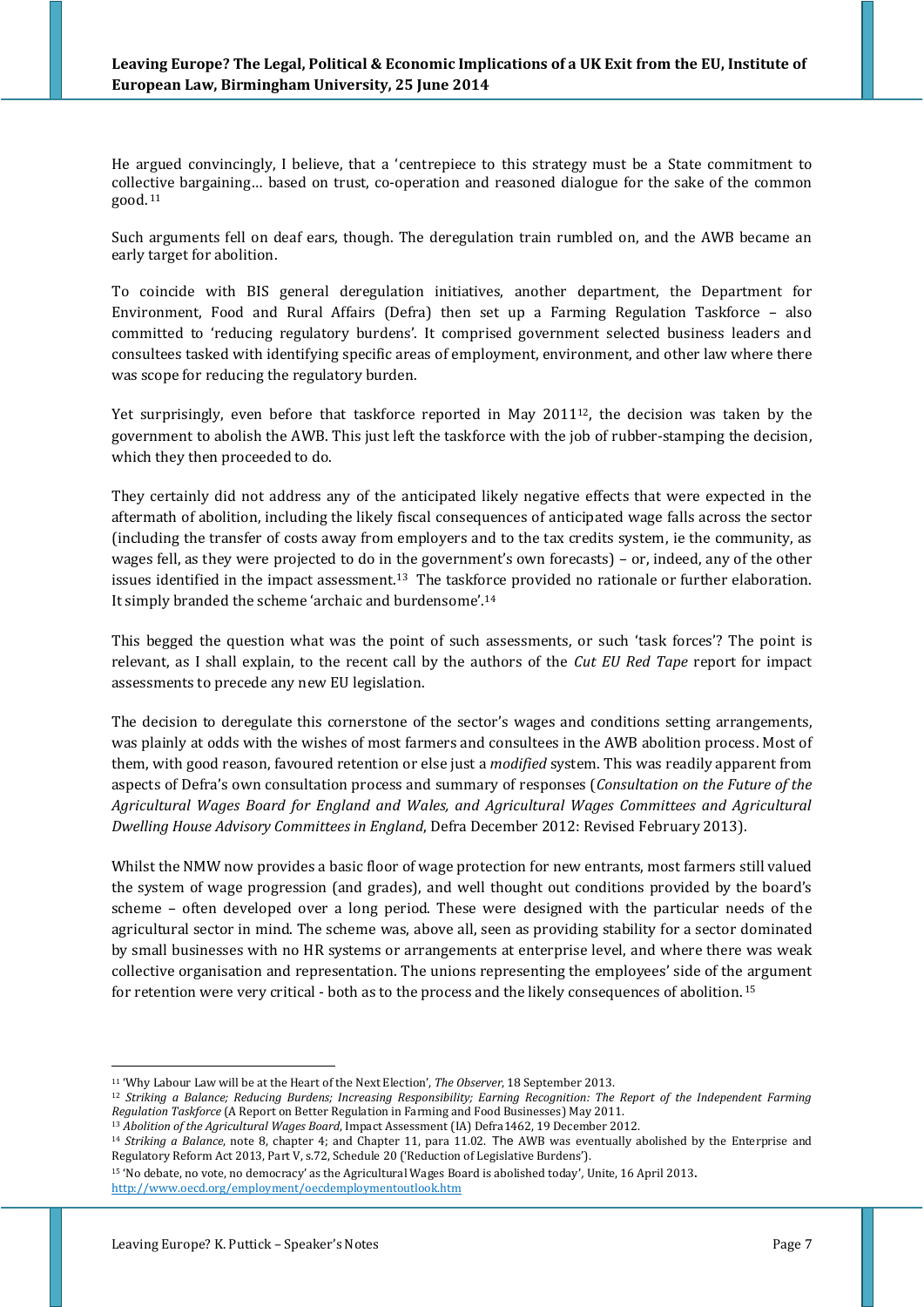Amazingly, the taskforce provided no rationale or further elaboration. It simply branded the scheme 'archaic and burdensome'.<sup>16</sup>

There was, however, an unexpected postscript. Having failed to convince most employers in the sector of the need to abolish the AWB system, the Coalition then failed to convince the government of the other three countries in the UK that abolition was a sensible move.

Accordingly, helped by a decision of the Supreme Court<sup>17</sup> confirming Wales' ability under devolution legislation to set up its own new scheme, the system still continues in three countries of the UK.

### *The Implications for Collective Bargaining, Social Partnership & Dialogue*

Measures like abolition of the AWB in England have certainly marked a further stage in the assault on collectivism, social partner dialogue and the system of voluntary collective bargaining – a system that is increasingly weak, particularly in most areas of the private sector.18 Not helped by continuation of a weak and largely ineffectual system of statutory recognition of unions and collective bargaining inherited from New Labour<sup>19</sup>, the changes have also distanced us even further from labour and HR practices operating in the rest of Europe. This is unfortunate given the importance of collective bargaining and regulation as key components in the any functioning floor of social protection – a theme on which I will be speaking at the forthcoming European Congress of Labour Law and Social Security in Ireland in September. 20

It is to European aspects of labour law and social policy that I would now like to turn.

### *The Red Tape Initiative, the EU & Leading Business Organisations*

It was not long before perceived 'red tape', 'gold-plating' of EU legislation, and other manifestations of EU law were brought into the scope of the Coalition government's *Red Tape Challenge*.

A familiar theme, given the experience of past periods of deregulation, concerned any kind of regulation which 'put off' employers taking on new staff- an objective supported strongly by a number of influential business organisations including the British Chambers of Commerce (BCC).

One of the key recommendations ('Recommendation 1') emerging from the BCC's Workforce Survey in 2011<sup>21</sup> was that the employment law regime should recognise, and be more responsive to, changes affecting the labour market since the onset of the crisis.

The BCC survey included, in particular, what it identified as the growing prevalence of newer forms of work, including zero hours, temporary, and fixed term contracts.

<sup>16</sup> *Striking a Balance*, note 8, chapter 4; and Chapter 11, para 11.02. The AWB was eventually abolished by the Enterprise and Regulatory Reform Act 2013, Part V, s.72, Schedule 20 ('Reduction of Legislative Burdens').

<sup>17</sup> *Agricultural Sector (Wales) Bill: Reference by the Attorney General for England and Wales* [2014] UKSC 43, Supreme Court. <http://www.oecd.org/employment/oecdemploymentoutlook.htm>

<sup>18</sup> See, in particular, *Living and Working in Europe Yearbook*, Luxembourg: Eurofound, July 2014; and Aumayr-Pintar et al *Pay in Europe the 21st Century*, Luxembourg: Eurofound, March 2014.

<sup>19</sup> On this, see the commentaries in R. Dukes 'The Statutory Recognition Procedure 1999: No Bias in Favour of Recognition' (2008) 37 *Industrial Law Journal* 236; and G. Gall 'Union Recognition in Britain: The End of Legally Induced Voluntarism?' (2012) 41 *Industrial Law Journal* 407.

<sup>20</sup> K. Puttick **'**States' Social Security & Support for the Wage-Work Bargain: Reconstructing Europe's Floor of Social Protection' (Keynote Paper, Theme III), XI ISLSSL European Regional Congress of Labour Law & Social Security 17-19 Sept 2014, Dublin, RoI. <sup>21</sup> *The Workforce Survey: Small Businesses*, London: BCC, October 2011.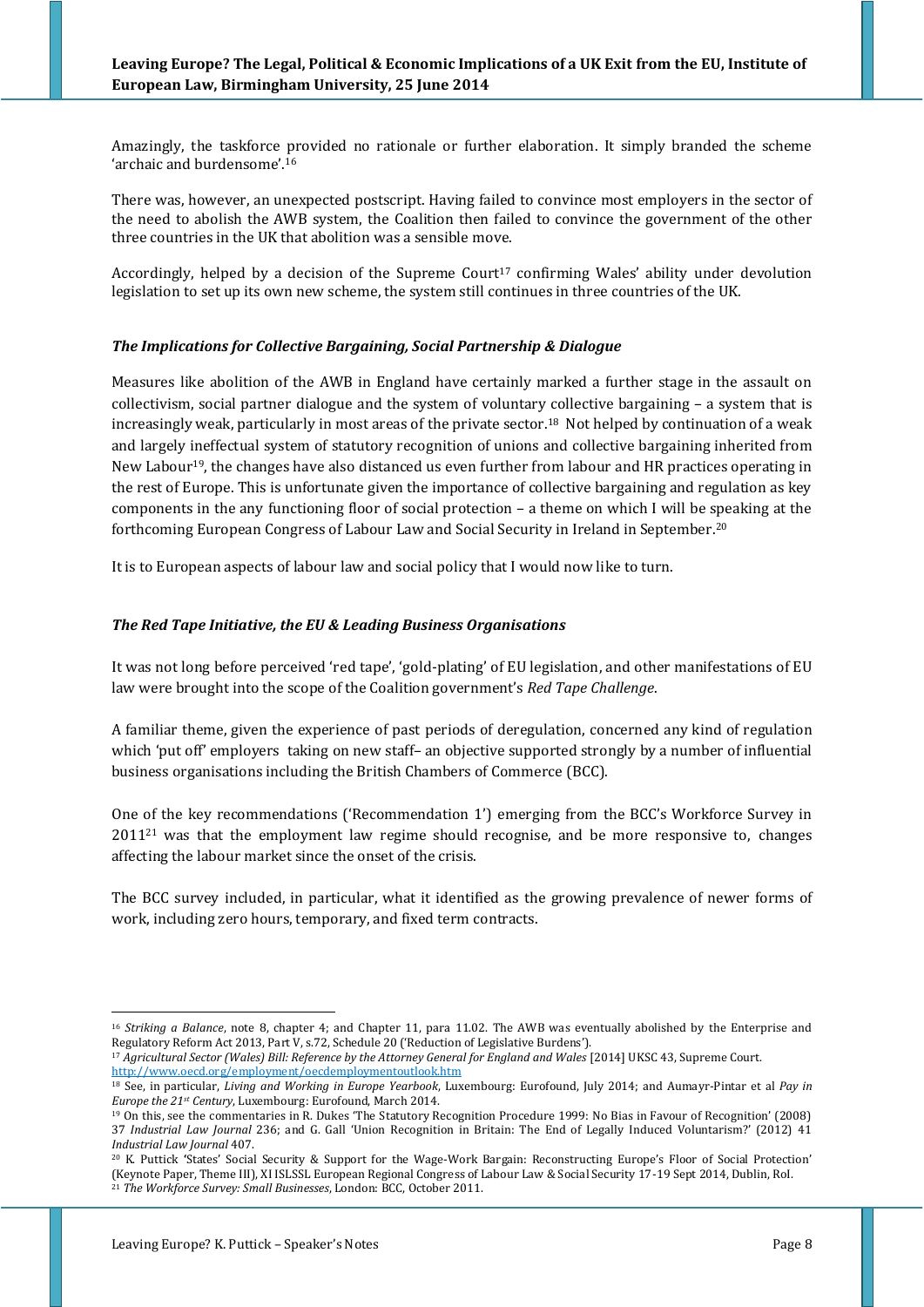According to the BCC this kind of employment now characterises, in differing degrees, as much as 31% of employment contracts - and particularly in firms employing more than ten workers.<sup>22</sup> Referring to the growth in numbers of part-time workers seeking full-time work - put at 1.28 million at the time of the survey - the BCC asserted that 'New employment regulation needs to be more responsive to these changes by making law and guidance that is easily applied to these kinds of workers'.

BCC's 'EU Barometer', it said, showed that businesses was 'strongly committed to staying in the EU' - but that 'a growing number believe the EU needs to reform and support the UK renegotiating the terms of its membership'. <sup>23</sup>

The Institute of Directors added its voice to this.

Their Director General, Simon Walker, said at their last annual convention that 'among all the issues that businesses face on a daily basis, the uncertainty of the Eurozone economy and of Britain's role within that union was one that we felt important to explore….For some, the free movement of goods and people within a single market is a triumph of our time.' 'For others', he added, 'the regulatory and financial burdens of membership raise questions about how well the system works - and for whom it is working…The IoD would be failing its members if we didn't engage in the debate around Britain's future relations with the EU.'

He said that a recent survey of IoD members found that 57 per cent support the Prime Minister's planned renegotiation, adding that if a referendum were to be held 49 per cent say they would vote for the UK to remain a member, with a third saying it would depend upon the renegotiation. Just 15 per cent would vote for a British exit. He noted that 79 per cent of IoD members had some form of business link with the EU, and 60 per cent agreed with the statement that 'continued access to the Single Market is important to my organisation'. He added, though, that there was a 'broad appetite for deep reform, and Employment law was high on the list of issues where members think 'powers should be repatriated...'

## *The CBI's Perspective*

As is readily apparent from the views of key organisations like the BCC and IoD there is still support for maintaining EU membership - even among business leaders and organisations supportive of the UK remaining in Europe their quest is for a *reformed* EU. The CBI is a leading proponent of this stance. The CBI/YouGov Survey 2013 elicited these key findings:

- 71% said the UK membership of the EU had a 'positive' or 'very positive' impact on their businesses: 16% said it had 'no impact', with only 13% saying it produced a 'negative' impact
- 67% of the small and medium-size organisations (SMEs) polled thought the EU has had a positive impact: 16% said 'no impact': and only 16% produced 'negative' responses
- 86% believed that leaving the EU would have a negative impact on UK firms' access to EU markets, labour, etc

As important, though, for present purposes, the survey asked about the issues they wanted 'reformed'. When asked to rank their *priorities* for reform, 46% wanted an end to 'gold-plating' of EU legislation, including aspects like employment law, social rights, and migration-related regulation. 24

<sup>22</sup> Ibid, p.5, 22.

<sup>23</sup> Q2 2014 BCC *EU Barometer* [http://www.britishchambers.org.uk/policy-maker/policy-reports-and-publications/q2-2014](http://www.britishchambers.org.uk/policy-maker/policy-reports-and-publications/q2-2014-business-eu-barometer.html) [business-eu-barometer.html](http://www.britishchambers.org.uk/policy-maker/policy-reports-and-publications/q2-2014-business-eu-barometer.html) (accessed 2 June 2014).

<sup>&</sup>lt;sup>24</sup> For further information about the CBI's position in relation to the EU, see the CBI's site 'Britain and the EU': <http://www.cbi.org.uk/business-issues/britain-and-the-eu/>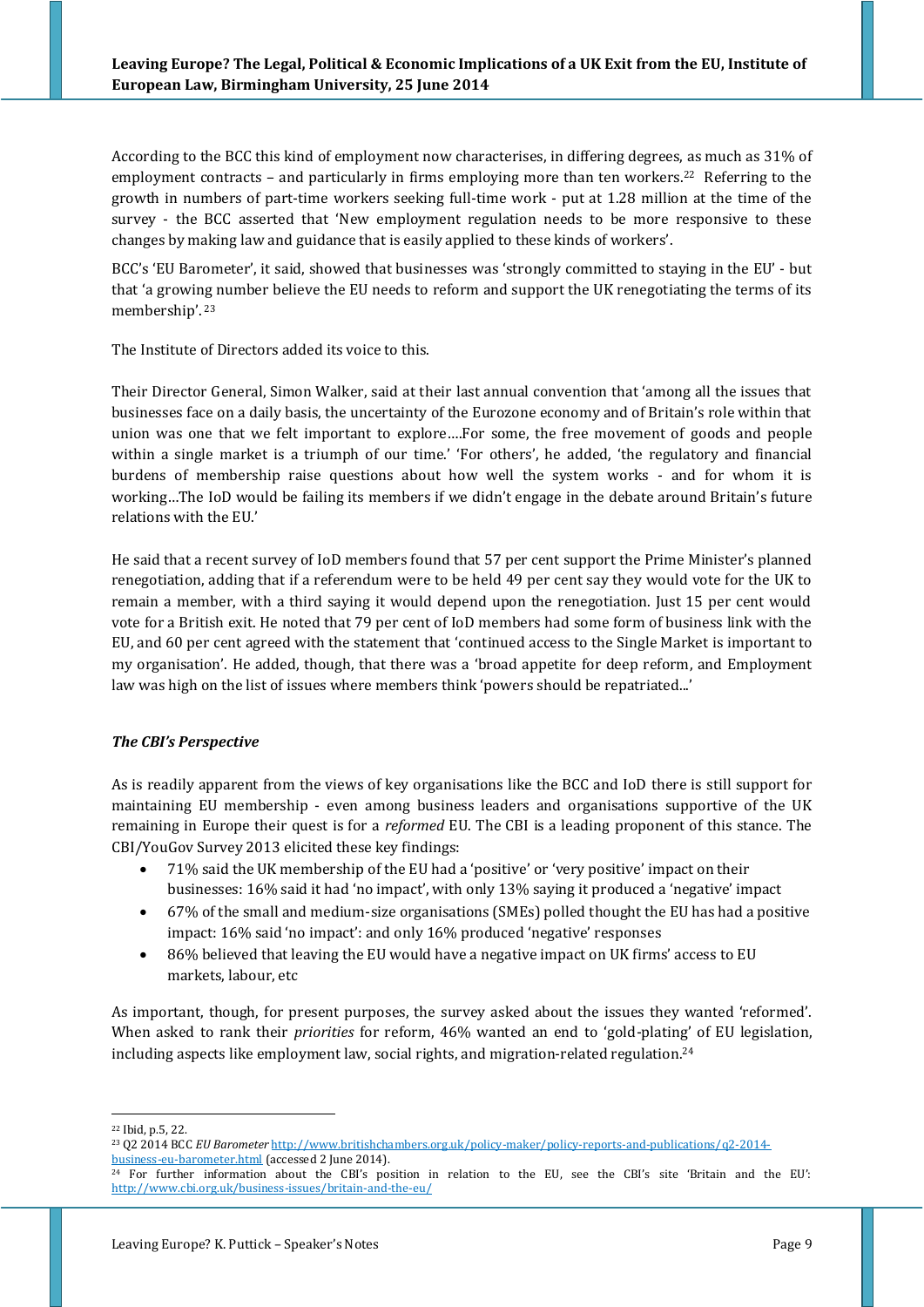### *The Business Task Force & the COMPETE 'Common Sense Filter'*

A valuable insight into the business perspective, and the case against perceived EU over-regulation, is provided by the report of the government Business Task-force *Cut EU Red Tape*. <sup>25</sup> This has set out no less than thirty 'priority recommendations and key principles' aimed at 'sweeping away barriers to growth'. One of the five key barriers identified in the report was 'the barrier' to starting a company and employing staff'. <sup>26</sup>

One of the taskforce's proposals focused on an earlier theme in this paper, namely process. It put forward a means of debating the need for further regulation at an early stage in any proposal, setting out a mechanism for limiting the amount of EU legislation with which businesses have to 'cope'.

Specifically, it called upon the EU Commission to adopt a new 'common sense filter' for all new proposals – the COMPETE Principles.

In summary, the COMPETE approach would establish a 'filter' to exclude ensure that no new EU legislation could be brought forward without satisfying requirements based on these elements:

These are:

 **C**ompetitiveness test  **O**ne-in, one-out  **M**easure the impacts  **P**roportionate rules  **E**xemptions and lighter regimes  **T**arget for burden reduction  **E**valuate and enforce

The *competitiveness* test is described in these terms:

'All new proposals from the European Commission must pass a rigorous competitiveness test to demonstrate that they will boost European competitiveness. If they fail, they should be rejected and not allowed to proceed.'

Regulatory legislation, especially in the employment and social dimension areas, is surely not just about 'boosting' competitiveness. It performs a *range* of functions, including some which do not appear on the taskforce's list. They are often introduced to promote social policy objectives, and to protect the community interest and 'stake'. Working time regulation, for example, has a perfectly good rationale rooted in health, safety and welfare. Over worked and stress employees go off sick and sometimes lose their jobs as a result, thereby becoming a cost to the community. Low-paid agency work means a higher fiscal cost to the community in the form of costly tax credits to top up that low pay. Employers in this context are net beneficiaries and stakeholders in a system that, in effect, is a wage subsidy. So why *should* the community, given its stake in the process, not have the ability to intervene – and why should such behaviour remain unregulated?

Having been introduced, employers should also reasonably be expected to adhere to the law, if only to avoid the operation of competitive disadvantages between States. This was just one of the many concerns in the EU Parliamentary debates in 2009 on working time opt-outs. Part of that regulation process entails individuals' ability to take complaints to an employment tribunal (now made considerably harder by the Coalition's domestic regulation agenda, and the introduction of pre-tribunal barriers and fees).

<sup>25</sup> *Cut EU Red Tape: Report from the Business Task-Force*, Prime Minister's Office and Department for Business Innovation & Skills, London: BIS, 15 October 2013 (updated 24 February 2014). <sup>26</sup> Ibid, sections 4.2, B1-B8.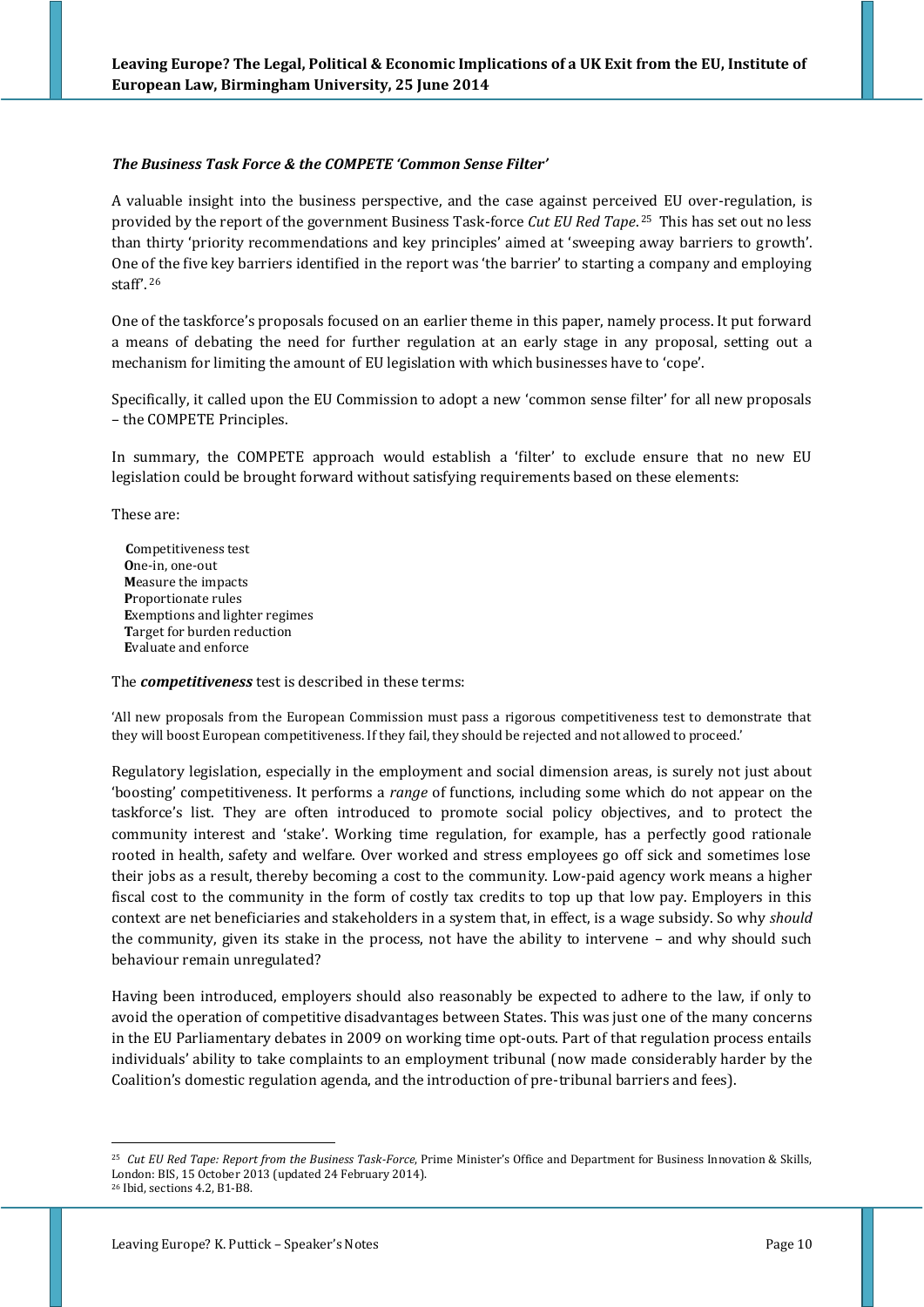The *one-in, one-out principle* would also be difficult in practice.

Essentially what the task-force was trying to achieve, in this respect, was a reduction in the overall 'burden' by ensuring that no new measure could be introduced without, first, jettisoning as *existing* measure. The approach described as 'an offset for any new burdens on business by reducing burdens of an equivalent value elsewhere'.

An obvious corollary would be that without such an 'offset', and abandonment of existing measures, no new legislation could proceed, or even be debated. This is not, of course, a very workable proposition. What if there is obvious candidate for removal from existing law?

The *measure the impacts* proposal has more merit. In effect, this adopts a similar approach to what is now followed in the UK law-making process in relation to impact assessments. The system would operate in accordance with the proposal that the EU Commission would publish a provisional impact assessment when the measure goes out to consultation, setting out the impacts of the various options proposed. A single 'independent impact assessment board' would scrutinise assessments; and 'proposals which do not receive a positive opinion from the impact assessment board should not proceed'.

The proposal was very short on details, though. For example, assuming a negative report, would that mean *automatic* rejection at that point? The UK's approach assumes that new legislation should be accompanied by an impact assessment, and that's been a positive development. However, it is ultimately a matter for the legislator whether to proceed, or not.

In the UK context, unpopular and irrational laws are often made, despite adverse impact assessments. As I considered earlier in the case study provided by abolition of the AWB, a negative impact assessment is certainly no bar to new regulation being introduced – even when it lacks support from the business sector at which it is directed.

Abolition went ahead despite clear evidence of a range of negative consequences, including an expected fall in agricultural wages, and ensuing rise in take-up of in-work tax credits, housing benefits, etc. Essentially a sizeable transfer of costs away from employers and on to the community was the likely upshot.

In the event, the government not only proceeded, it did so by the shortest available route (simply by the addition of new provisions to the Enterprise and Regulatory Reform Act 2013, Part V – an approach that limited any meaningful debate or scrutiny of the merits of the changes).

Whilst controversial, under our constitution it is the legislator – Parliament, devolved legislative body, or in this case the EU – that has the final say, not interest groups, however important they may be in the lawmaking process.

The *proportionate rules* expectation was predicated on what the taskforce called a 'risk-based and proportionate approach when developing new proposals, drawing on objective scientific advice…The European Commission should bring forward clear guidance as soon as possible after legislation has been agreed, where this would help businesses comply with EU legislation in the least burdensome way'. However, who (or what) would decide if proposed new rules are 'proportionate' or not?

The sentiment makes sense – but unfortunately it is far from clear how this might actually *work* in practical terms.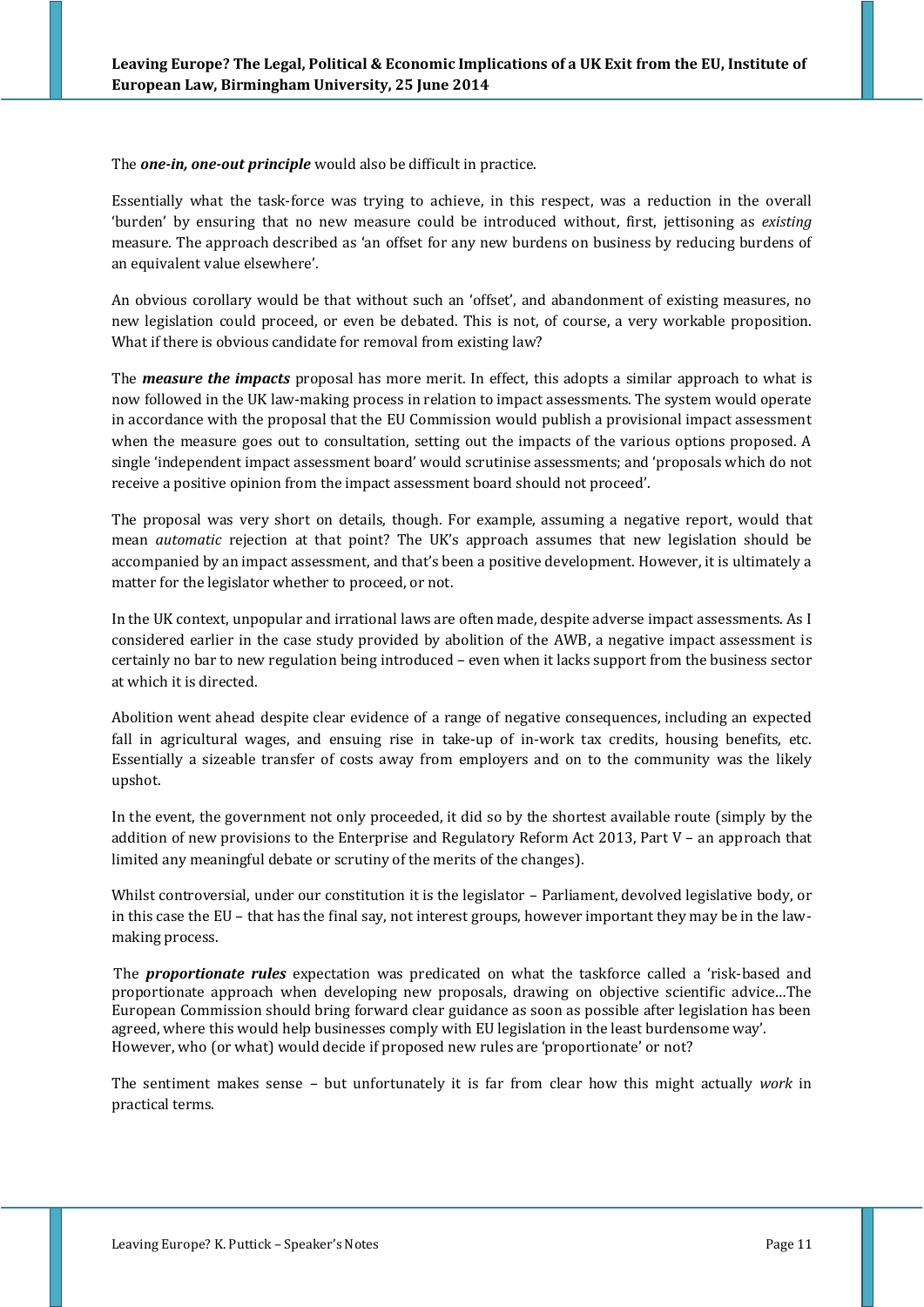As part of the taskforce's concerns about the impact of excessive regulation of small and young enterprises, the *exemptions and lighter regimes* element of COMPETE envisages a complete, blanket exemption 'whenever possible' – but, in any event, 'lighter regimes' for SMEs when developing proposals. This is likely to be very problematic in practice, particularly in the employment and social legislation sphere where the concept of a 'lighter regime' would be novel.

In any case, it is often in the case of smaller businesses that legislative interventions are most needed.

Nor is it clear what the evidence base is for assuming that legislation *per se* necessarily inhibits business development, growth, or job creation.

*Evaluation of existing measures*. Finally, the taskforce urged the Commission to ensure that no new proposals would be brought forward 'until the existing legislative framework has been evaluated', and ensuring that 'EU legislation is implemented and enforced consistently across the EU'.

That's fine, but the EU Commission already performs both functions within its remit under the Treaties.

### *Regulation to Inhibit Regulation? Some Paradoxes…*

A particularly interesting recommendation made by the taskforce was that the EU Commission should ensure 'full implementation' of the Services Directive across the EU'. 27

The proposal is clearly a call for more EU regulation, not less. It was rooted in the concern that the Services Directive is still not fully implemented across the EU, and this has meant that Member States are able 'to maintain far too many restrictions in their services markets'. The taskforce's analysis added these interesting insights:

'It is also clear that more ought to be done to raise performance on services integration…However, it is apparent that some European states have been taking advantage of flexibilities granted in the Directive to maintain unjustifiable barriers to their services markets – notably by choosing to interpret concepts such as "proportionality" and "necessity" in the broadest manner. The introduction of a "proportionality test" against which these measures could be challenged would help to address this.'

For a number of reasons, UK governments, supported by business organisations, have tried hard to persuade the EU Commission to move more quickly in the much vaunted 'single market for services'. This is not surprising. It is an area in which UK companies compete effectively, and where future growth after the crisis can be expected. Indeed, it is a concern that if the UK were ever to leave the EU it would be much harder to make the case for further services liberalisation.

On the face of it this highlights a curious paradox. Looked at more closely, it makes sense, highlighting one of the EU's important roles, namely the attainment of an effective and functioning Single Market. As one commentator has rightly pointed out, the creation of a full Single Market requires dismantling the regulatory barriers to trade 'necessitates a considerable amount of EU-level regulation to event individual Member States from preserving non-tariff barriers and other trade reducing practices'.<sup>28</sup>

Similar considerations inform the regulation of free movement. Without top-down EU regulation Member States can, and certainly, would regulate for their own domestic advantage – for example by relaxing equal treatment requirements.

<sup>27</sup> Ibid, Part 2: Proposals for reform to EU rules, regulations and practices – Barriers to Overall Competitiveness.

<sup>&</sup>lt;sup>28</sup> J. Portes 'The Economic Implications for the UK of Leaving the European Union', National Institute Economic Review No. 226 (Nov 2013), p.6.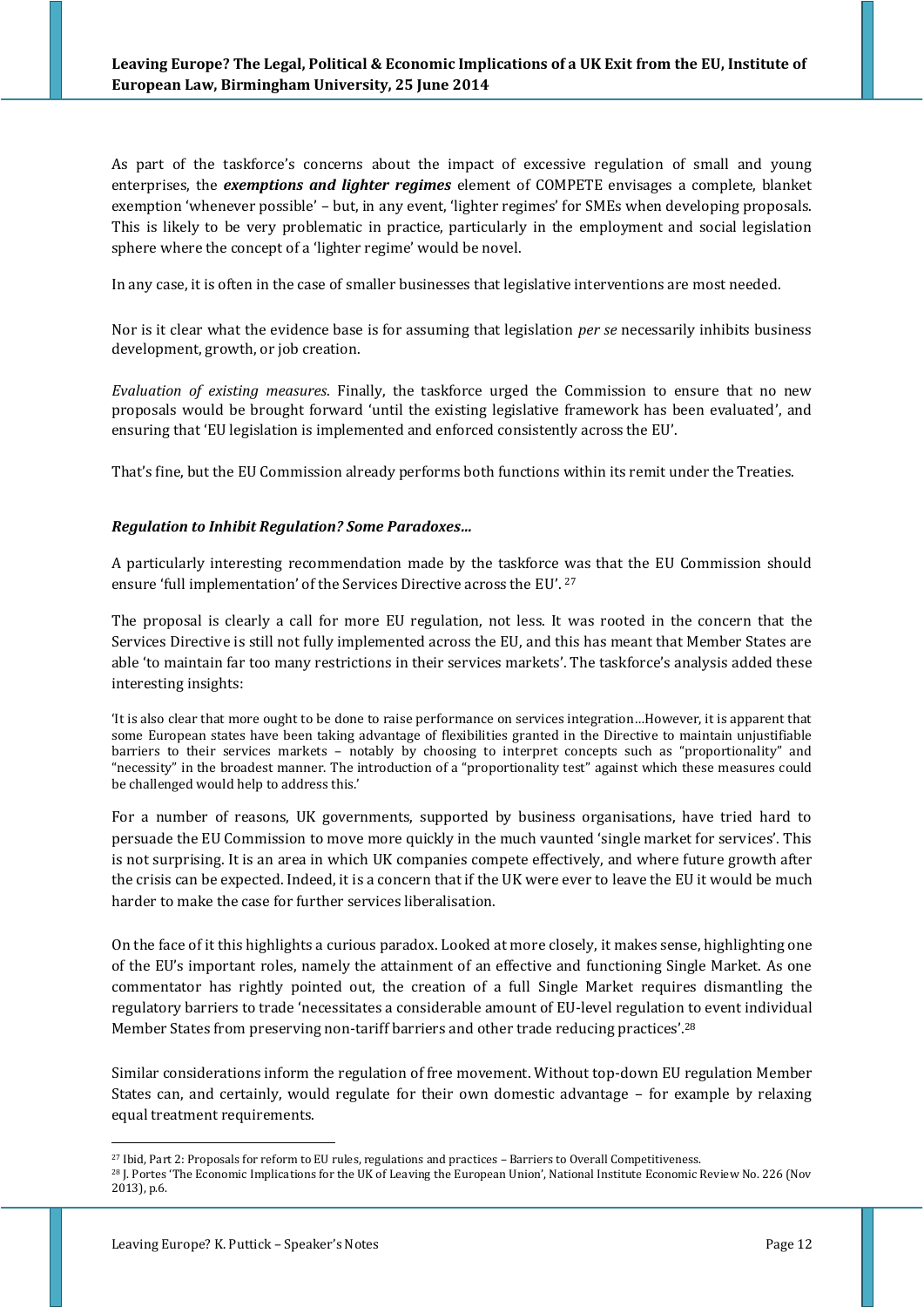We have also seen this, at times, with UK governments' domestic agendas in the employment and social policy sphere. In the 1980s it was clear that many aspects of the Conservative government's deregulation programme also entailed *more* regulation, not less. This was evident in the 1980s and 1990s when the Conservatives embarked on a programme to take down collective labour law and unions.

In *Employment Rights* we commented that, at first sight, there appeared to be a contradiction between the neo-liberal philosophy of keeping the business of the State and government to a minimum and the highly interventionist policy adopted in relation to trade union reform. But we then suggested that there was, in fact, no contradiction. One of the functions of government is to protect the free market mechanism from 'interference', including trade unions, practices like the closed shop, etc. So one of the 'tasks' of deregulation is, in fact, to dismantle the legal and 'bureaucratic' controls which deter employers, especially small employers, from recruiting labour. Deregulation could take many forms…<sup>29</sup>

## *European Employment Law: 'A Key Concern for Business'*

The underlying message in the recommendations made by the taskforce in relation to labour market regulation and Social Europe is unmistakable. It is that 'European employment law issues are a key concern for business', and that UK businesses 'are struggling to cope with the unnecessary burdens placed on them by EU laws'. 30

A particular concern was expressed in the report in relation to micro-businesses. On this it was suggested that there should be a 'starting presumption' which was that all such enterprises should usually be exempt from regulation, or else subject to 'lighter burdens'.

It added that the same principle should apply to laws proposed by the 'social partners'. The report asserts that industry, including SMEs, should have the right to be consulted on social partner proposals, and they should in any case be 'subject to rigorous impact assessment'. This is now entirely consistent with Coalition policy in relation to domestic employment and social policy.

The blue-print, as outlined in *Flexible, Effective and Fair*, is stated to be 'underpinned by a vision for the labour market in which both employers and workers are informed and empowered, able to negotiate their relationship within a framework of fundamental protections, with minimal intervention by the Government. We believe that the best outcomes arise when employers are able to sit down and discuss issues *direct with their staff*, where process supports that conversation rather than stifling it. Plainly, this is never going to be a vision that can sit comfortably with the idea of social partnership, and the two 'sides of industry conversing and making new rules together.

This was certainly a key driver in the Coalition's moves to end the Agricultural Wages Board. The system may have survived the Thatcher and John Major Conservative eras, and then New Labour – but it is indicative of the scale of the Coalition's government's assault on UK employment law, and now the attacks on the EU's labour and social policy agenda, that it has not survived the post-2010 period.

The change is a timely reminder that collectivism itself is an idea increasingly under siege - in the UK, but also in some other parts of Europe where the underlying trend is towards collective bargaining systems is by all accounts becoming increasingly decentralised.<sup>31</sup>

<sup>29</sup> R. Painter and K. Puttick *Employment Rights*, London: Pluto, 2004 3rd ed, ch. 1, pp.8-11.

<sup>30</sup> *Cut EU Red Tape*, note 17, section 4.2 'Barriers to Starting a Company and Employing People – Overview'.

<sup>31</sup> See, in particular, *Living and Working in Europe Yearbook*, Luxembourg: Eurofound, July 2014; and Aumayr-Pintar et al *Pay in Europe the 21st Century*, Luxembourg: Eurofound, March 2014.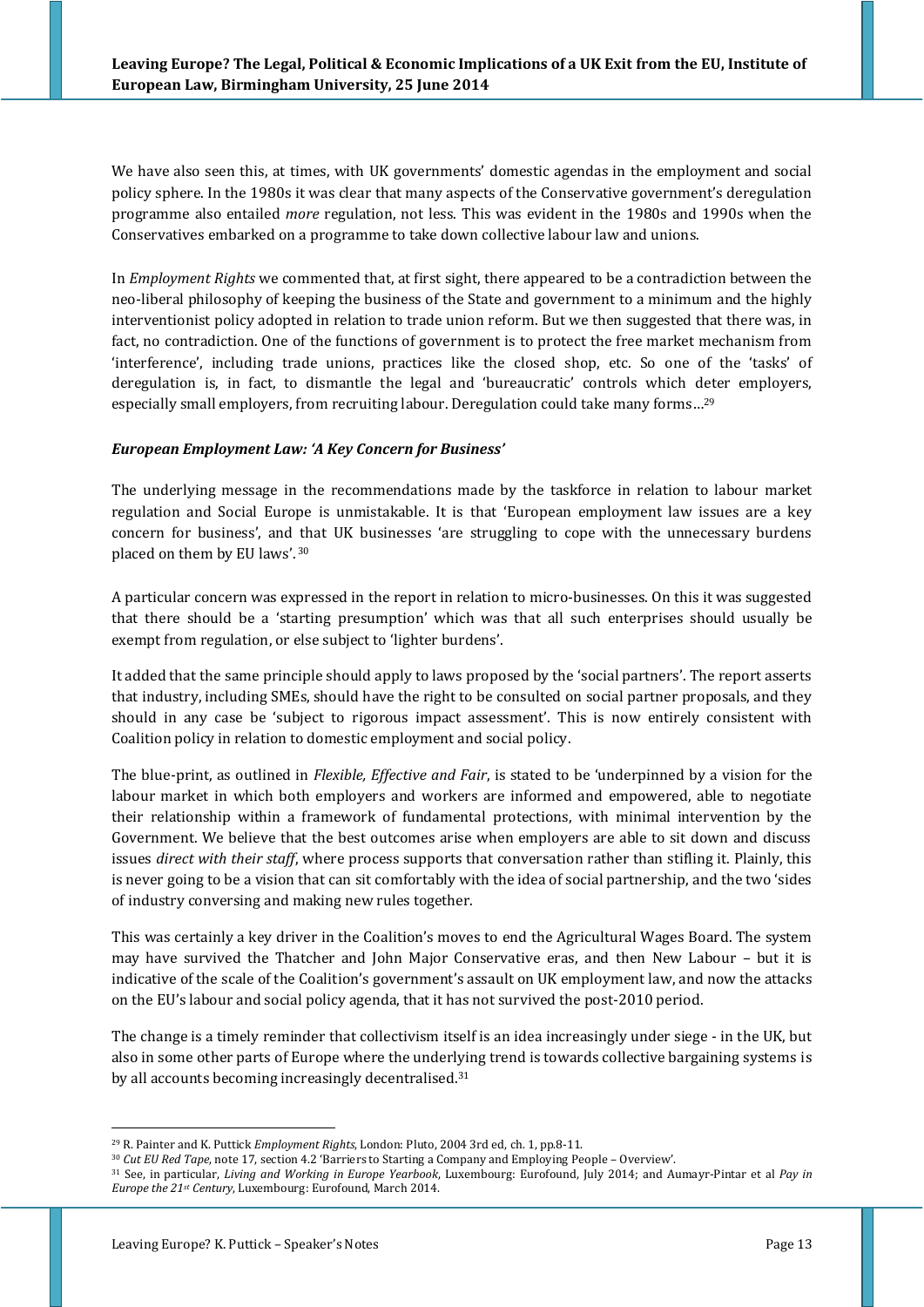### *Substantive Issues of Labour Market Regulation & Social Policy*

Besides providing an opportunity for the BIS business taskforce to comment on EU processes, and make its position on the idea of social partner dialogue and law-making clear, the *Cut EU Red Tape* report set out a range of concerns with specific areas of current law-making priorities.

Among the areas marked out for concerns are the requirements in the Health and Safety at Work Framework Directive requiring businesses to keep written records of risk assessments carried out in their workplace. What the report asks for is the ability of Member States like the UK to exempt businesses from 'the burden of record-keeping'.

A key group that would benefit are smaller businesses.

A familiar (and recurring) theme is the removal of 'barriers to helping young people into work'. In this regard the authors of the report are clear that 'with youth unemployment at 22.8% in the EU in 2012' everything should be done to 'help young people take their first steps in the labour market'.

The objection, primarily, is to proposals by the Commission to do more to try to improve the conditions on which young people are taken on for traineeships and work experience, with a view to eliminating exploitative practices. The taskforce, though, sees this as a threatening move, particularly if it inhibits more informal types of scheme, including short-term work placements which are unpaid, arguing that employers value the ability to run such schemes with 'minimal bureaucracy'.

Flexibility, it says, is 'key'. It also argues that the participants should 'continue to receive social benefits during short-term placements, to avoid the bureaucracy of having to leave and rejoin the benefits system'.

However well intentioned, the problem with this is that given the scale of youth unemployment at present there are risks inherent in simply giving organisations a carte blanche to operate schemes with such informality. The public outcry when Tesco operated such unpaid schemes prompted the government to distance itself rapidly from such schemes, and introduce new work experience and traineeship arrangements, accompanied by substantial support in the form of subsidies. Tesco thereupon became one of the first companies to take advantage of this.

Another objection is to the idea that the State should, in effect, continue subsidising such placements through the social security system, rather than paying for such placements. The position might be different for smaller organisations, but the suggestion is unlikely to gain much public support if the employing business is a multinational that could well afford the costs of such short-term work experience? Perhaps, as the report suggests, a less regulated approach may also be more appropriate if the work experience is brief, and does not pose any administrative problems with social security agencies.

## *Other Concerns*

<u>.</u>

Other key aspects of taskforce concerns focused on new rules on pregnant workers (with concern about proposals put forward in the European Parliament to amend the Pregnant Workers Directive, first adopted in 1992, and introduce up to 20 weeks' paid maternity leave on full pay: a move seen as 'hugely costly').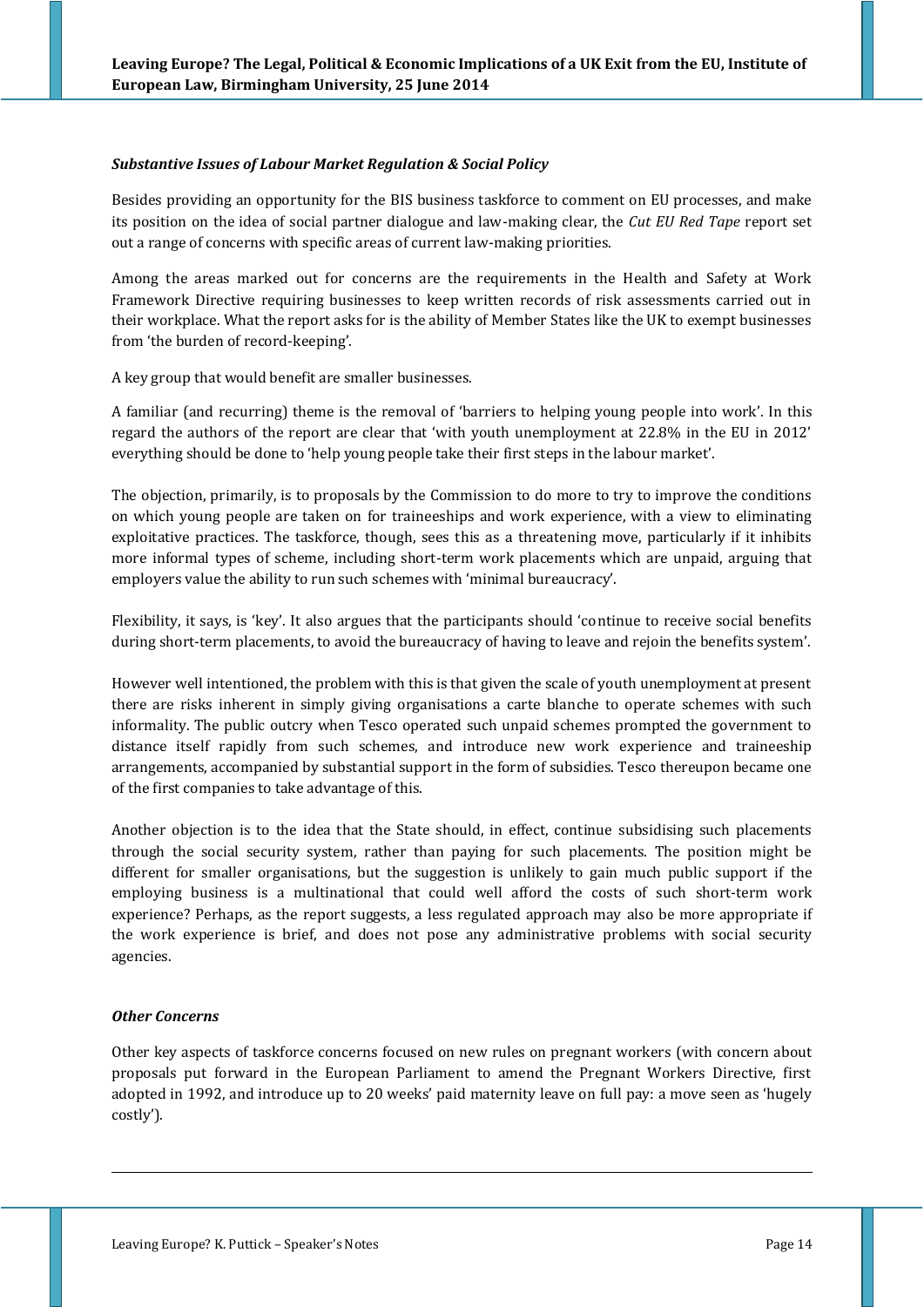In the face of declining collective arrangements, and channels of communication and dialogue through traditional mechanisms like employer/union dialogue – a trend charted by recent studies in the UK like *The Workplace Employment Relations Study: First Findings* (in May last year), and reflected elsewhere in parts of Europe - it is no surprise that the EU Commission has been looking at alternative models, and ways to improve the existing framework provided by the Information and Consultation of Employees Directive, implemented in the UK – albeit not very well<sup>32</sup> - by the Information and Consultation of Employees Regulations 2004, [SI 3426/2004.](http://www.opsi.gov.uk/si/si2004/20043426.htm) Even this was criticised as 'burdensome' ('Further EU action in this area would be costly to business, without adding any real value…').

Needless to say, the report maintains the UK employers' long-standing objections to regulation of working time. It observes that 'Company after company told us that complying with the Working Time Directive is a huge headache. Keeping the ability to opt out from the 48-hour week limit is essential. But problems caused by European Court rulings on how 'on-call' time is treated need urgent action … they have expanded the original scope of the legislation.

Interestingly, whilst this is an area in which the Coalition government's support remains firm, public opinion and concerns about areas like on-call and zero hours contracts – attractive as they are to businesses wanting 'flexibility' – has grown. As a result the Business Secretary, Vince Cable, is now committed to a degree of regulation in this area. Basically, a ban on aspects of abuse of zero hours contracts when they entail exclusivity requirements, and prevention of staff taking up employment opportunities for earning with other employers rather than waiting for the telephone to ring and an offer of employment being made.

The government has also been understandably cautious about some of the report's other demands, including proposed new 'flexibilities' in relation to the operation of the Agency Workers Directive. The underlying sentiment is that the 'The Agency Workers Directive has increased the burden of hiring agency workers, and reduced the flexibility that business has to hire people. This can reduce employment opportunities, and deter businesses from hiring for fear of breaking the law.' The problem with this is that EU policy makers, like those at State level, see unregulated use of agency workers as a threat to labour market stability, undermining prevailing wages and other conditions. As the CBI itself recognised during consultations, far from just being a source of short-term labour used as a temporary stop-gap measure typically during short periods when 'cover' is needed - the use of agency work has been growing in leaps and bounds – almost a parallel labour market. In doing so it has considerable potential to undermine prevailing wages and other conditions. To counter this, the Agency Workers Directive in its final form, and after wide-ranging consultations over a lengthy period, introduced a new set of basic rights for agency workers. The agreed principle and policy objective was to ensure that whatever other 'flexibilities' accompany the agency work system, workers in it should at least be ensured the right to comparable rates of pay, holidays, rest periods, and working time to those they would have enjoyed had they been recruited directly by the hiring company. Normally this would begin from commencement.

The need for such a minimum floor of social protection has become pretty clear in recent years, with a wide range of well documented abuses taking place in the employment agency sector (highlighted, for example, by case studies in the TUC's Commission on Vulnerable Employment).<sup>33</sup> The same can be said about the gang-master system which still thrives, despite some well documented problems.

<sup>32</sup> See, for example, P. Davies and C Kilpatrick, 'UK Worker Representation after Single Channel' (2004) 33 Industrial Law Journal 121 (criticising aspects of the UK worker representation system and mechanisms); and K. Ewing and G. Truter, 'The Information and Consultation of Employees' Regulations: Voluntarism's Bitter Legacy' (2005) 68 Modern Law Review 626, arguing that, as with other UK implementing legislation, the UK has not properly implemented the directive and this risks litigation in the future. <sup>33</sup> Trade Union Congress Commission on Vulnerable Employment, London: 8 May 2008: http://www.vulnerableworkers.org.uk/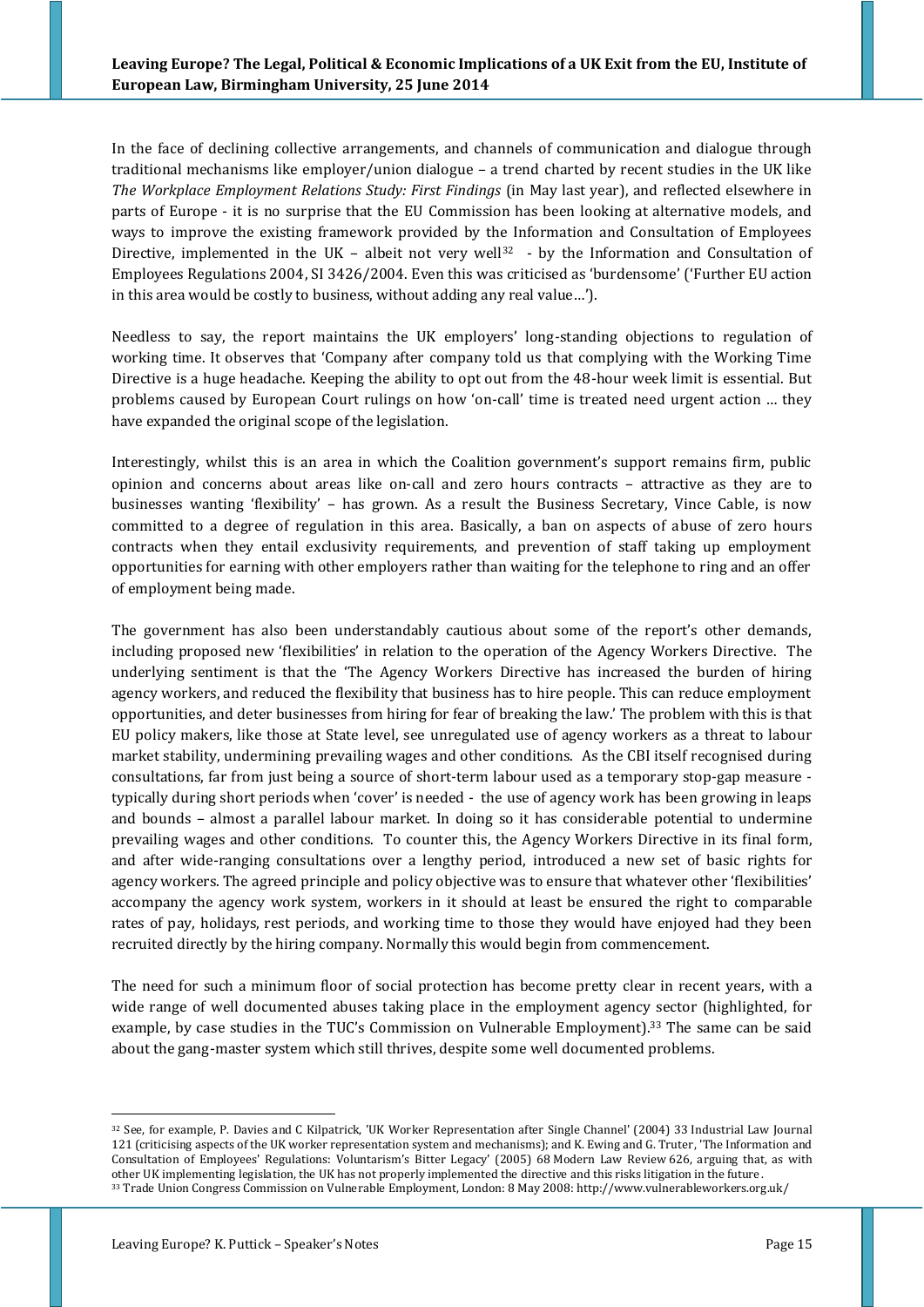### *Easements in the Agency Directive's Implementation*

Despite such regulatory interventions, the UK continues to enjoy a *lot* of flexibility in the way EU law operates. Indeed, as in other areas in which the UK enjoys considerable latitude in the way EU law and standards operate, such as working time, there is now scope for agency workers' rights to be postponed until after twelve weeks in the same job - the product of agreement between UK social partners, the TUC and CBI.

So it can hardly be said, can it, that social partner dialogue in this case has disadvantaged business here, any more than it has in the rest of Europe?

Plainly, though, the UK advantages the system already gives employers is still not seen as enough - at least the members of the taskforce. Besides questioning whether a Directive is even 'still actually necessary' it insists that employers should still be able to 'reach their own arrangements' with individual agency workers.

Needless to say, given the imbalance of bargaining power that inevitably exists between hiring organisations and such workers this would not just be unacceptable to EU policy makers, it would, in fact, drive a coach and horses through the entire scheme.

### *Free Movement and Linked Social Rights*

This is an aspect of Social Europe which is, arguably, *the* most problematic area at present – not helped by UKIP's assaults of the EU, and key aspects like free movement.

From a *business* perspective it is undeniable that UK employers' ability to draw on a significantly enlarged labour pool has benefited them greatly and the community in general. This has generally been supported, by the evidence. EU nationals in the UK are more likely to be in work and contributing to the economy than UK nationals34, and successive reports since 2006 have identified the advantages EU workers have brought to the UK economy.<sup>35</sup>

Nevertheless, despite support for free movement by business organisations like Business for New Europe - which points to the positive reasons for continuing to be in the EU (including the added value resulting from nearly 3 million EU nationals working here)<sup>36</sup> - there have been a number of influential voices raised against free movement. These have contributed to divisions within the business community on the issue.

Most notably, soon after the admission of A8 nationals to the UK labour market, for example, the CBI's Director-General, Richard Lampert added his weight to opponents of free movement by calling for a 'pause'.

He even went as far as to say EU migrant workers and the system posed a 'threat to the UK's social fabric'.<sup>37</sup>

<sup>34</sup> C. Dustmann et al (2010) 'Assessing the Fiscal Costs and Benefits of A8 Migration to the UK', Fiscal Studies 31, pp.1-41. Successive Ernst & Young/Item Club reports have also provided positive commentaries on the benefits the UK has enjoyed since 2004, noting positives like 'reduction in labour shortages' and the 'downward pressure on wages'.

<sup>35</sup> 'Employers' Use of Migrant Labour', London: Home Office/Institute of Employment Studies, March 2006, 5-7, and 29-36

<sup>36</sup> For example *An Essential Guide: Britain and the European Union*, BNE, March 2013; *Migration – Making it Work*, BNE, May 2013.

<sup>37</sup> 'Migrants Threaten Social Fabric, says CBI Chief', *The Guardian* 6 September 2006.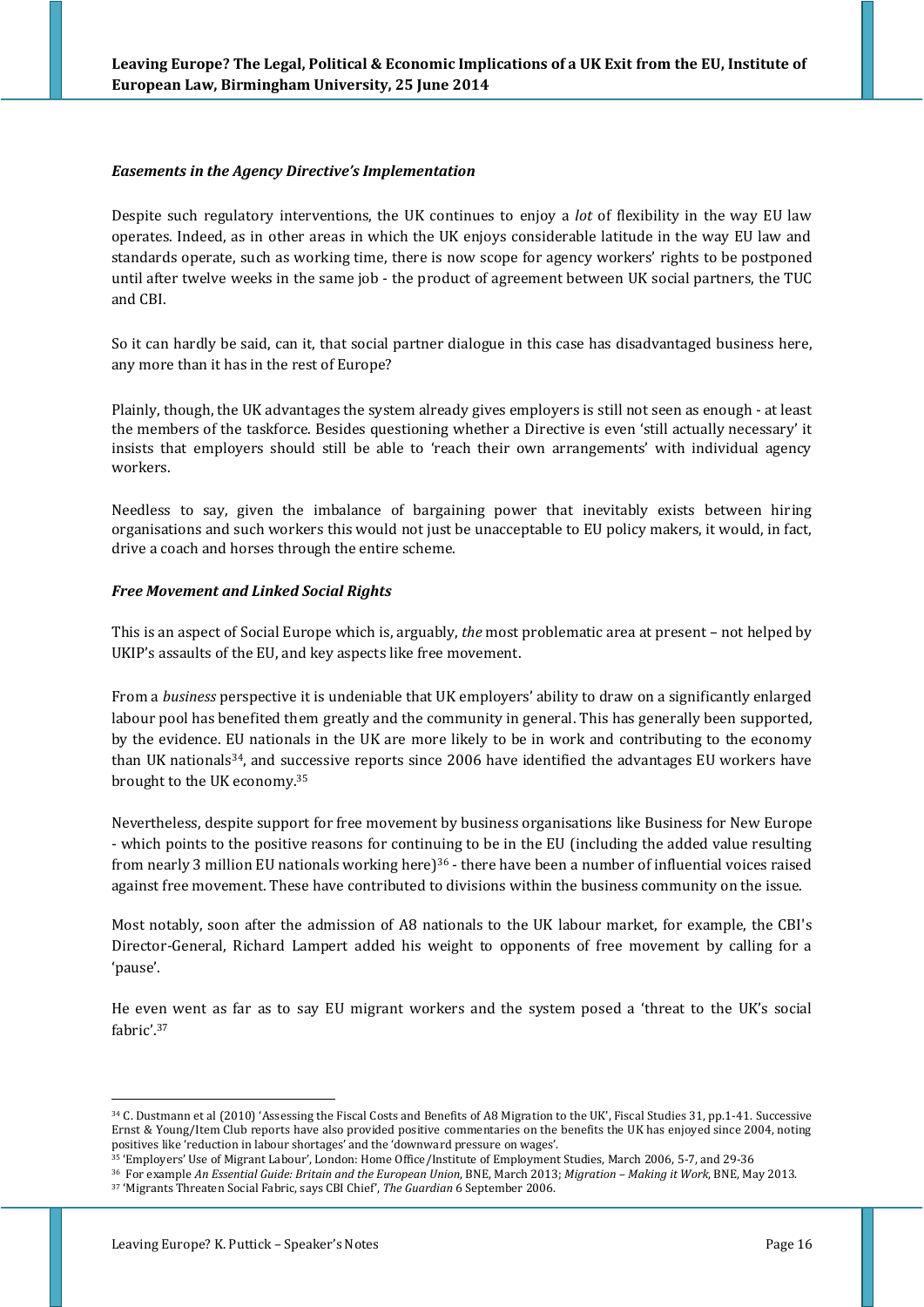Bowing, no doubt, to popular pressure and his backbench MPs, the Prime Minister has been making it clear that as part of his 'renegotiations' the government wants curbs on EU migration into the UK.

How this might work is not at all clear – but it has aligned him, I suggest, to New Labour's position when Gordon Brown called for 'British Jobs for British Workers'.<sup>38</sup>

To date, though, David Cameron has not enjoyed much success in persuading other EU leaders and the EU Commission of the need for changes, other than in relation to temporary, *transitional* controls on entry notably when new EU States accede to the union and there is a risk of labour market 'disturbances'.

Arguably, such positioning is largely politically driven, without much backing from the business community. The main impetus appears to be coming from fears of UKIP and Eurosceptic backbench MPs who have been increasingly aligning themselves to UKIP's anti-EU, anti-immigration stance on this.

That said, it would be surprising if, as the political rhetoric hots up, the views among some business leaders did not start to change. Statistics this year showing that EU immigration by the end of 2013 reached 201,000 (*Migration Statistics Quarterly Report*, May 2014, Office of National Statistics) have certainly been a source of interest to the media, especially after the ONS reported a marked a rise from 158,000, and calling this a 'statistically significant increase'.

This prompted *some* sections of the business community to call for restrictions, for example in the form of a possible 'points' system.

However, such a change could not be made at Member State level, only at EU level.

If adopted, it would mark a seismic shift away from one of the centrepieces of EU policy - embedded in the Treaties - which is the absolute right of EU nationals and their family members to move to, reside in, and seek work and be employed in other EU countries. The fall-back position for the Eurosceptics, is that if free movement is to continue then it should be treated no differently from other forms of migration.

Ie it should be regulated more closely in relation to the *terms* on which EU workers are admitted, take up employment, and receive the same social benefits as host State nationals, should be changed.

This would undoubtedly accord with the UK's position, held for some time and generally supported in the courts here, that migrant workers should only be able to take advantage of the benefits of free movement – unrestricted entry, residence, jobseeking, employment, and access to benefits and social housing on the same terms as UK nationals – if they are either in remunerative employment and otherwise *reciprocating* for such support.

This has evolved as a form of economic integration test, superimposed on the EU scheme. Despite its adoption by our courts in cases like *Patmalniece* aspects of it are probably incompatible with EU law.

This would not just threaten a central tenet of free movement, equal treatment, it would mean the end of one of the centrepieces of Social Europe, namely EU citizenship itself.

<sup>38</sup> 'Brown Stands by British Jobs for British Workers Remark', *The Guardian*, 30 January 2009. The context was the unofficial walkouts at the Grangemouth Refinery over recruitment by BP of EU workers. By referring to the way the immigration system as it operated in relation to non-EU migration was being modified to bring in a points-based scheme, many observers took the Prime Minister to mean that a similar approach might be adopted for EU nationals' entry, residence, and work.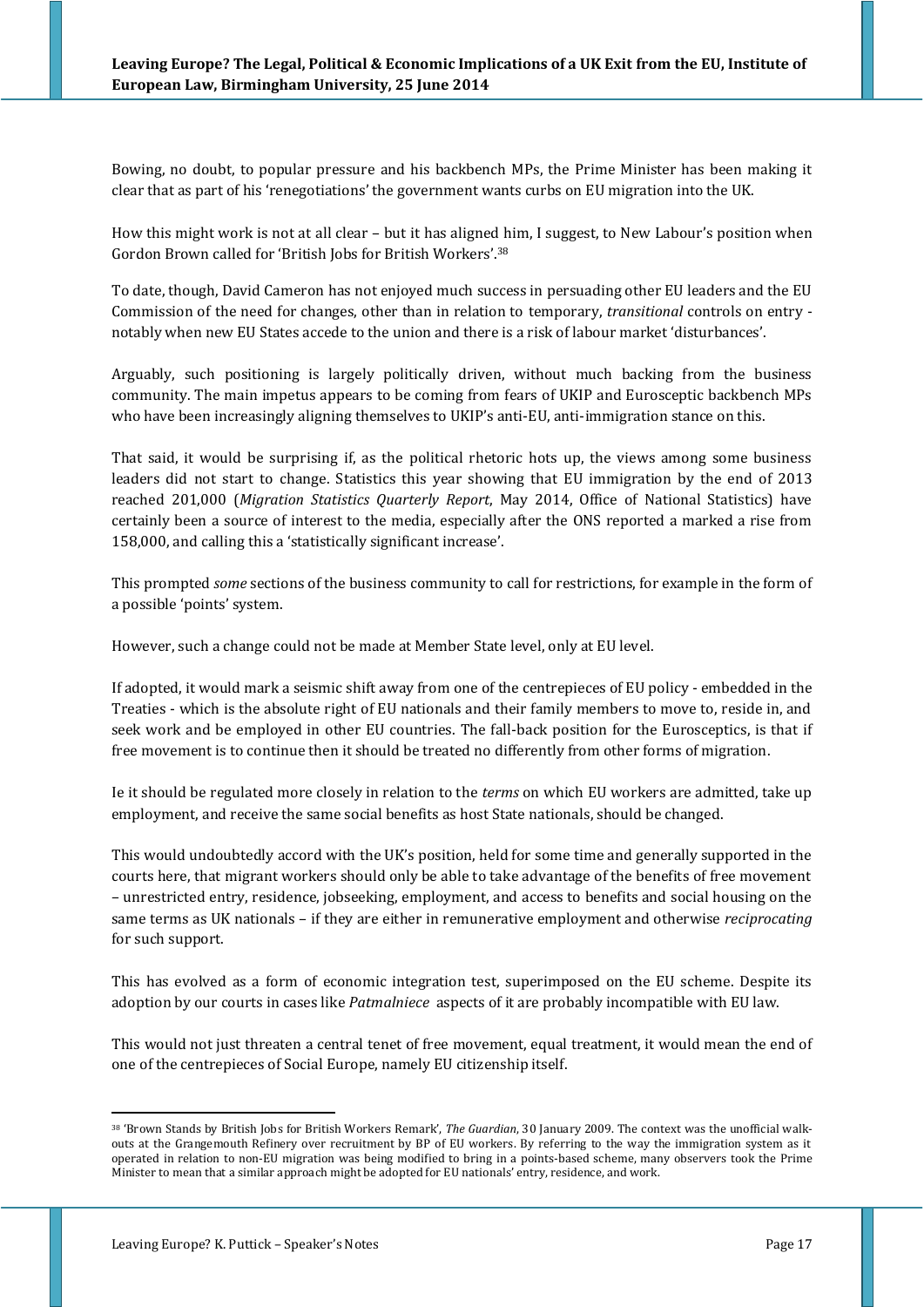EU Citizenship is accorded to all citizens of the Member States. It automatically brings with it, under the Treaty on the Functioning of the EU, the right to move and reside 'freely' within the EU. <sup>39</sup> It also affords protection from discrimination on the grounds of nationality. 40

Whilst the EU's scheme requires a degree of contribution and reciprocity from EU nationals residing and working in the UK, and failure to satisfy this can legitimately affect 'residence' (and linked social rights) it is doubtful whether the some aspects of the UK's implementation of the scheme is entirely compatible with EU Law. This is a theme I have discussed before, suggesting that there must be limits to the use of 'economic integration' requirements as a means of regulating residence. This is especially so in the context of a labour market increasingly characterised by short-term, low-paid jobs in which host States increasingly have to play a facilitating role - for example in support of migrant workers with short-term income replacement needs after they have had to leave such employment, or when they are pregnant.<sup>41</sup>

Should employers in Member States like the UK be permitted to treat EU workers any differently from our own nationals, simply to make migration 'work better' for us, or to appease an increasingly anti-EU *political* agenda?

### Absolutely not!

I doubt that there would be much support for such a position among most reasonable business leaders, either. Apart from being inherently objectionable, one effect of abandoning the equal treatment principle - a centre-piece of free movement - would be the risk this would pose to the prevailing wages and other conditions currently enjoyed by UK nationals and other residents.

This is, in fact, what Sweden was primarily concerned about in May 2004 when setting its own, additional controls to coincide with admission of A8 nationals. The risk it perceived was that, without them, there would be the rapid emergence of a labour market of 'two teams'.

In taking those steps it acted on the recommendations of the Holmberg-Karlsson Communication to Sweden's Riksdag. In the event, the country adopted anti-discrimination guarantees, checks on tax and social security contributions, and ratification of ILO Convention 94 to prevent 'social dumping'.<sup>42</sup> This was seen as an essential step to protect Swedish workers from 'displacement' – ie replacement of workers on higher wages and better conditions by workers from the A10 countries prepared to accept lower wages and worse conditions.

A further concern was that such a 'second team' would, in time, increasingly become a burden on Sweden's welfare system. The low pay, and less favourable conditions, of the second team would inevitably result in a transfer of costs from employers to State social security schemes, especially given that Swedish family benefits at the time generally exceeded a normal wage in some of the new Member States' labour markets.<sup>43</sup>

<sup>&</sup>lt;sup>39</sup> The key requirement in this regard that all Union citizens residing in the host State 'shall enjoy equal treatment with the nationals of that Member State…' (article 24(1)).

<sup>40</sup> Further guidance is provided by the Commission in its Citizenship Reports, including the *Citizenship Report 2013*; *EU Citizens*, Brussels: EU Commission, Justice, Fundamental Rights & Citizenship: http://ec.europa.eu/justice/citizen/

<sup>41</sup> K. Puttick 'Paying their Way? Contesting "Residence", Self-sufficiency, and Economic Inactivity Barriers to EEA Nationals' Social Benefits: Proportionality and Discrimination', *Journal of Immigration, Asylum and Nationality Law* (2001) 25(3), 280-292.

<sup>42</sup> *Employment Transitional Rules for All Concerned* (Holmberg-Karlsson Communication: 15 March 2004), discussed in K. Puttick (2006) 'Welcoming the New Arrivals? Reception, Integration and Employment of A8, Bulgarian and Romanian Migrants', Journal of Immigration, Asylum and Nationality Law 20(4), 238-254.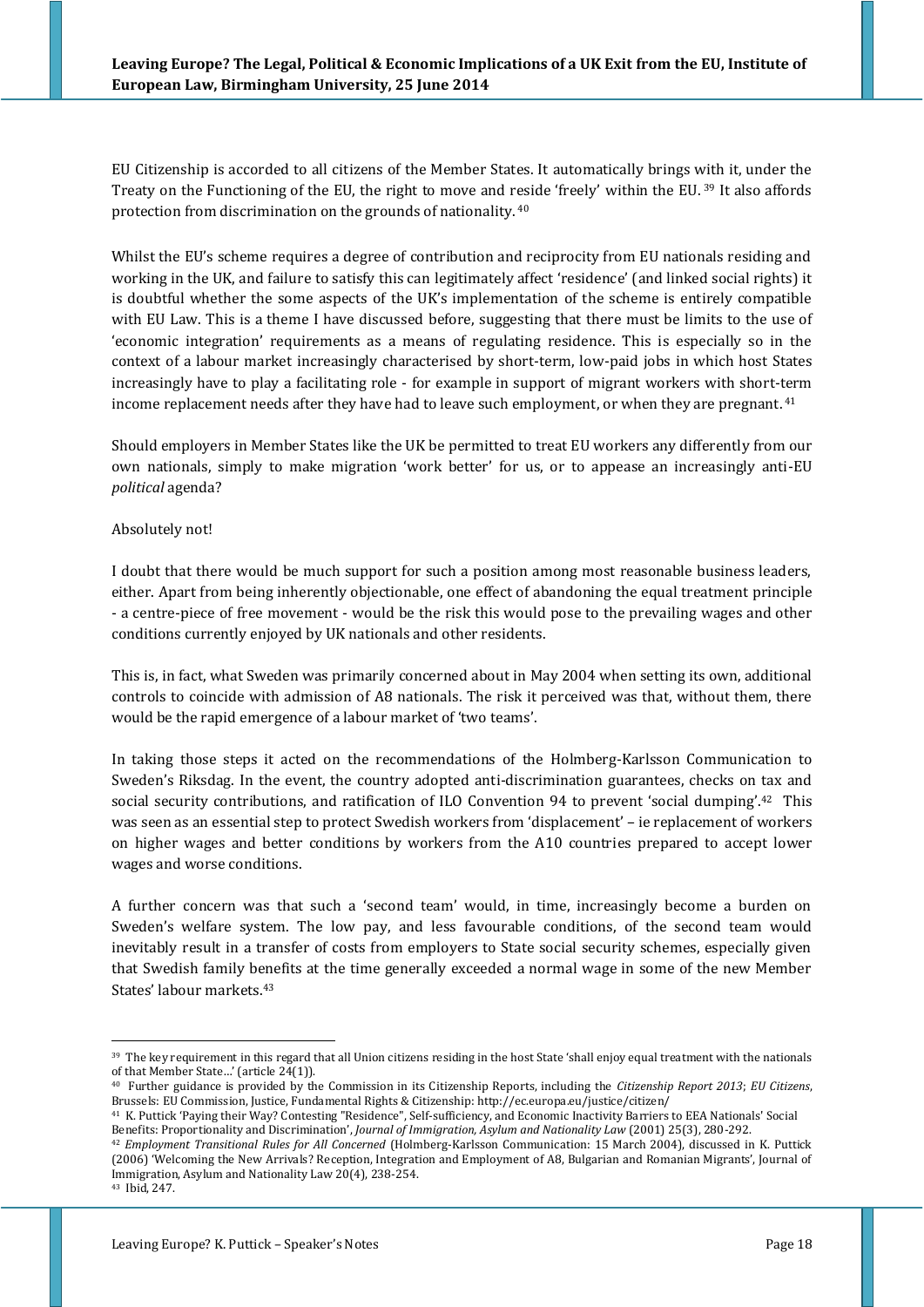#### *Social Europe & Social Rights as 'Regulation'*

The social rights resulting from EU regulatory interventions in areas like equalities, working time, TUPE and so forth, now seem to be at risk as Europe itself is seeing increasingly deregulatory, even neo-liberal agendas taking hold.

Indeed, a number of European personages, including the President of the European Central Bank, Mario Draghi, have gone as far as to say that Social Europe is not only at risk but was already 'gone', notably in some countries like Spain which have had to curtail social spending as a result of austerity measures.<sup>44</sup>

Despite such pronouncements, there are powerful *counter*-arguments from sections of the business community (concerned, above all, at the prospects of much of the cost and on-cost of employment reverting back from the State to the employer – as well as from the Left.

Former General Secretary of the European Trade Union Confederation, John Monks, writing earlier this year, has said, for example, that whilst EU social policies launched three decades ago may have stalled, and neo-liberalism and deregulation have been in the ascendant, the impact of the crisis on many European citizens has made the social rights agenda 'more relevant than ever'.

He has also made the point that the EU, and the European project as a whole, needs that agenda, as it will 'only enjoy popular support if it has a social dimension'. 45

A more important source of support, however, has come from the EU Commission itself, and its President, Jose Manuel Barroso. Barroso was quick to point out that remarks of the kind made by Mario Draghi were made in the context of the special austerity measures affecting countries like Greece. He told the European Parliament shortly afterwards that Social Europe was 'not only not dead' but would continue to adopt measures aimed at 'creating jobs and achieving growth and higher employment levels'.

It was pointed out that this would build on the Annual Growth Survey and Europe 2020 strategy: an initiative that set out long-term clear commitments to Social Europe.

Interestingly, the EU Commission, led by Employment Commissioner Laszlo Andor, has called for more regulatory measures, not less - primarily to remove the remaining obstacles and restrictions on free movement, and in particular to free up labour market access by workers from Romania and Bulgaria (who are still subject to restrictions on working operating in nine of the twenty-eight Member States).

The proposed package also included recommendations on minimum wage regulation of the kind now being rolled out in Germany. This is hardly consistent with an end to Social Europe!

One area in which the EU has plainly not succeeded in regulating to ensure a floor of social protection for all workers is in the area of social rights that are dependent on the retention of 'worker' status.

I would like to finish by making some observations on that particular score.

<sup>44</sup> 'Europe's Banker Talks Tough: Draghi Says Continent's Social Model is 'Gone', *Wall Street Journal*, 24 February 2012. The same article noted, however, that Draghi and the ECB have been much criticised, with some commentators arguing that it is austerity measures directed at social measures that have contributed to the Eurozone crisis, and stagnation and contraction, threatening recovery. Interestingly, the USA has responded with exactly the opposite approach to the EU's, massively *expanding* State expenditure on benefits and in-work support (notably through the EITC, tax credits, wage subsidies, and other federal pumppriming in stimulus packages, including \$800 billion in the American Recovery and Reinvestment Act of 2009. As I will be saying in my paper at the European Congress of Labour Law in September, this was regarded as 'not enough' by commentators like Nobel prize-winning economist Paul Krugman; P. Krugman (2009): 'Too Little Stimulus in Stimulus Plan', Speech at the University of Pennsylvania, 19 February 2009.

<sup>45</sup> 'Social Europe is Far from Dead', *Social Europe*, 2014 Spring Issue, 24 February 2014.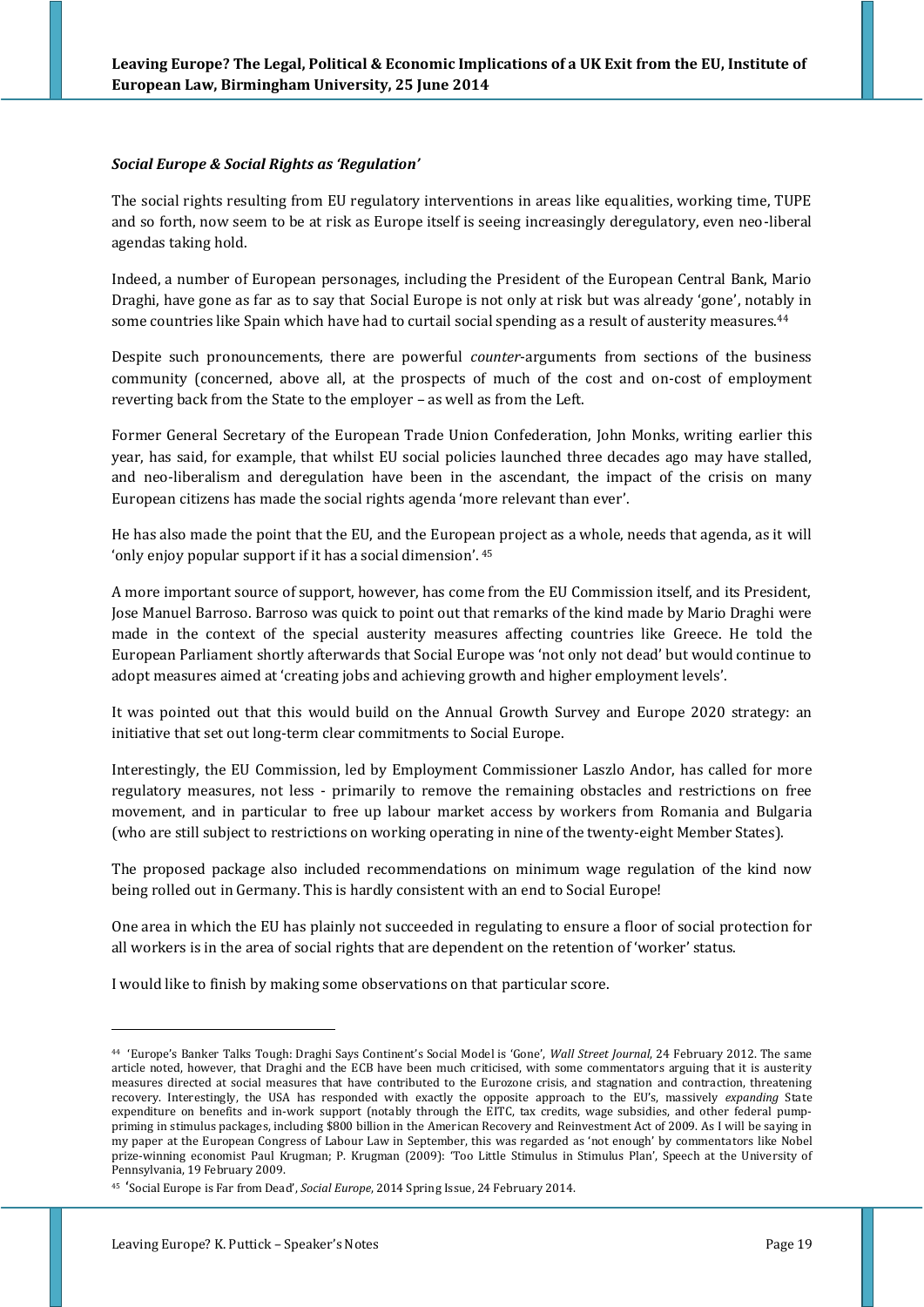#### **Regulating to Maintain Europe's 'Social Protection Floor'**

Whilst the Bachelet Report for the ILO in 2011<sup>46</sup> and subsequent ILO Recommendations in 2012 were primarily directed at the need for a minimum floor of social protection in developing countries, they had much to say about the *quality* of protection in Europe. As a result of the crisis, austerity, and failing labour market mechanisms for redistribution – a factor impacting on wages across Europe - Europe now has some significant gaps and holes in its floor of social protection. Since the onset of the crisis after 2007 those gaps have become sizeable holes in some parts of the floor's operation. The subject is one on which I am due to speak this September at the forthcoming European Congress of Labour Law and Social Security in Dublin.<sup>47</sup> One of my planned themes, as the keynote speaker introducing debates on Europe's social protection, will be that besides a general weakening of labour market institutions, including collective bargaining and minimum wages and conditions setting – factors in falling EU wage levels – austerity measures have taken their toll on a lot of programmes.

State provision has not necessarily been able to meet the increasing demands on State provision, especially given the severe impact of austerity measures on State spending. Furthermore, a hardening of attitudes towards workers seeking to assert social rights linked to free movement is also very discernible. For example, the provision of replacement income for workers in a variety of situations, including temporary cessation of work, illness, pregnancy, and so forth, has undoubtedly been harder to assert EU workers in other host States in the current climate.

### *St Prix & Member States' Support for Employment and Social Europe*

In the case of EU workers it might have been expected that measures like Directive 2004/30 on free movement, which set out the equal treatment principle and afford specific protections, would cater adequately for women working in the UK from other Member States.

In particular, you might think, it would also address the need to ensure that host States' nationals' ability to access replacement income while they are on maternity leave and not earning, at least pending a return to work, would extend to workers from *other* EU States in the same position. Given the way that the scheme is formulated under the Treaties, and in Directive 2004/38, enabling former workers to show that they can retain 'worker' status (and therefore a 'residence' right), it might be thought groups like pregnant former workers, who have only left their employment for pregnancy reasons, would be adequately catered for.

In fact, far from it, as the case of *St Prix v Secretary of State for Work and Pensions* highlighted this year. Worse, once it became apparent in that case that there was no specific provision in the Directive's scheme explicitly facilitating retention, the UK government department handling the case, the Department of Work and Pensions, was quick to bar her out of State assistance.

The problem, in formal *legal* terms, is that article 7 appears to give a definitive meaning to 'worker'. Amazingly, it does not include pregnancy as a ground for retention. Accordingly the department dealing with the case (the DWP) was quick to assert that EU nationals in Jessy St Prix's position simply could not be helped if she was not still working (and earning, paying taxes, NI, etc) – the *economic integration* requirement – or she was not explicitly within the extended meaning of 'worker' in the Directive.

<sup>&</sup>lt;u>.</u> <sup>46</sup> *Social Protection Floor for a Fair and Inclusive Globalisation*: The Report of the Advisory Group Chaired by Michelle Bachelet, Convened by the International Labour Organisation in Collaboration with the WHO (Geneva: ILO, 2011).

<sup>47</sup> P. 8, note 20, above.